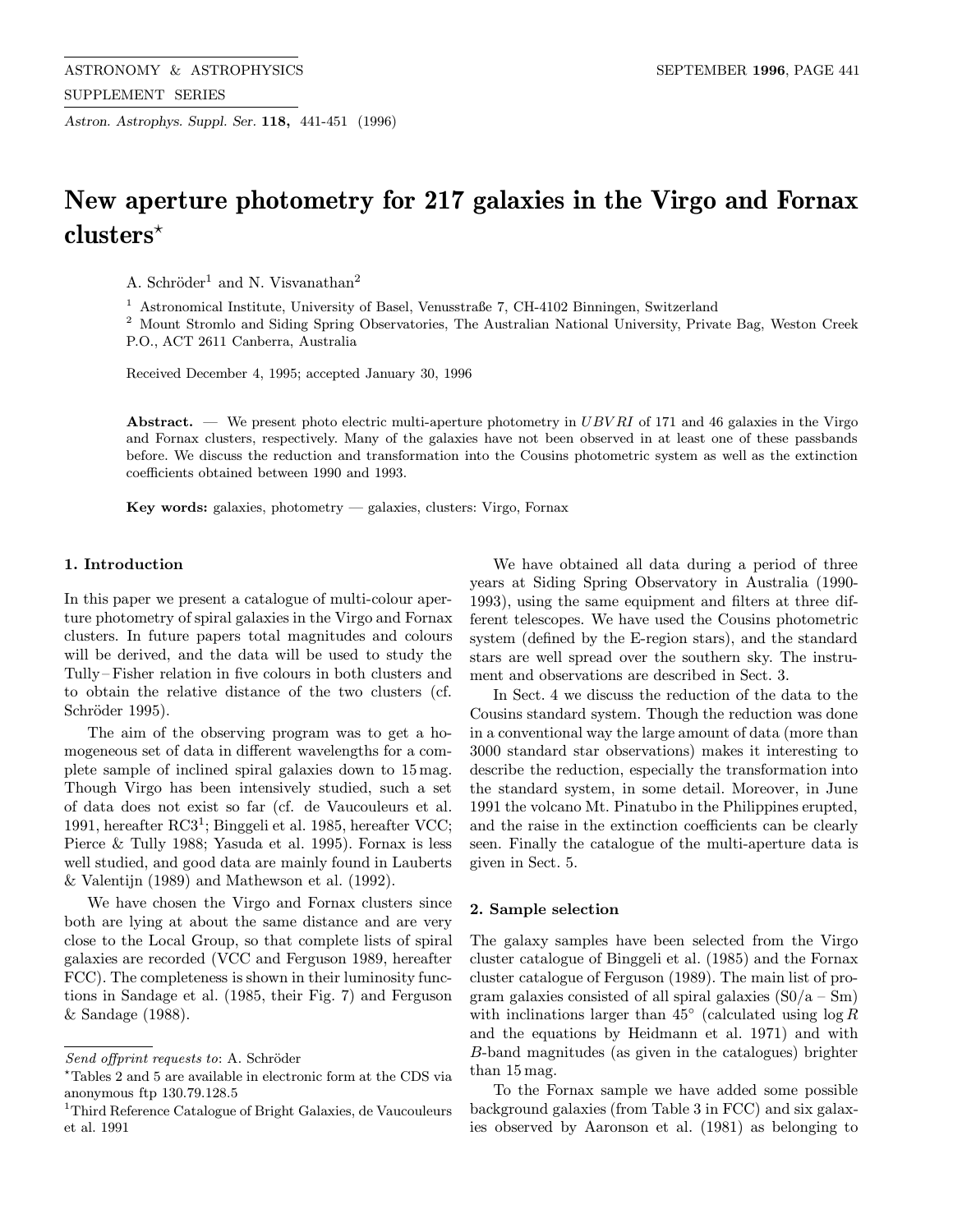Table 1. Available aperture sizes in arcseconds for all three telescopes

| diaphragm           | aperture size arcsec |          |             |  |  |  |  |  |  |
|---------------------|----------------------|----------|-------------|--|--|--|--|--|--|
|                     | $2.3m$ Tel.          | 1 m Tel. | $0.6m$ Tel. |  |  |  |  |  |  |
| 8.0 mm              | 39.2                 | 89.3     | 142.7       |  |  |  |  |  |  |
| $5.6 \,\mathrm{mm}$ | 27.4                 | 62.5     | 99.9        |  |  |  |  |  |  |
| 4.0 mm              | 19.6                 | 44.6     | 71.4        |  |  |  |  |  |  |
| $3.5 \,\mathrm{mm}$ | 17.2                 | 39.1     | 62.4        |  |  |  |  |  |  |
| 3.0 <sub>mm</sub>   | 14.7                 | 33.5     | 53.5        |  |  |  |  |  |  |
| $2.5 \,\rm{mm}$     | 12.3                 | 27.9     | 44.6        |  |  |  |  |  |  |
| $2.0 \,\mathrm{mm}$ | 9.8                  | 22.3     | 35.7        |  |  |  |  |  |  |
| $1.5 \,\mathrm{mm}$ | 7.4                  | 16.7     | 26.8        |  |  |  |  |  |  |
| $1.2 \,\mathrm{mm}$ | 5.9                  | 13.4     | 21.4        |  |  |  |  |  |  |
| $1.0 \,\mathrm{mm}$ | 4.9                  | 11.2     | 17.8        |  |  |  |  |  |  |
| $0.7 \,\mathrm{mm}$ | 3.4                  | 7.8      | 12.5        |  |  |  |  |  |  |
| $0.5 \,\mathrm{mm}$ | 2.5                  | 5.6      | 8.9         |  |  |  |  |  |  |

the Fornax cluster (numbered arbitrarily from A to F). A low priority list for each cluster consisted of spirals less inclined than  $45°$  (mainly between  $40°$  and  $45°$ ), galaxies with magnitudes between 15 and 16 mag, some S0 galaxies (mainly those having line widths observed in H I) and some irregular galaxies. Time permitting we observed some of these galaxies, mainly in the Fornax cluster.

## 3. Instrumentation and observations

## 3.1. Instrumentation

We have obtained the photo electric multi-aperture photometry of all galaxies at the Cassegrain foci of the 2.3 m, 1.0 m and 0.6 m telescopes at Siding Spring Observatory. The scale of the telescopes measured at the focal plane is  $4.9 \arcsec/mm$ ,  $11.16 \arcsec/mm$  and  $17.84 \arcsec/mm$ , respectively.

We have used an automatic photo electric photometer with polarimeter, called SCAP (SCanner Aperture Photometer and Polarimeter, Visvanathan 1972, 1983). It has a rotating aperture and filter wheel controlled by a computer. A program allows the observer to set the aperture wheel at the beginning of each observation and gives a preliminary reduction at the end.

All observations were done in the single aperture mode (without a chopper). The available diaphragms and their respective sizes in arcseconds for each telescope are listed in Table 1. We have used mainly the first three diaphragms for the galaxies.

The exposure time for each filter was set within the program and was kept the same for every rotation of the filter wheel (i.e., moving the filter wheel step by step through all five filters) during the whole observing program. We have set the times so that for Sc galaxies the signal-to-noise error was about the same for all passbands for one rotation of the filter wheel. Consequently the error was higher in the U-band for S0/a galaxies and higher in the I-band for Sm galaxies. The ideal case is to observe the galaxy as well as the sky in all five passbands simultaneously, so that neither sky variations, seeing variations nor transparency changes would introduce error into the measurements. Hence, the total exposure time of one rotation was kept as small as possible, i.e., 4.418, 0.940, 0.752, 0.752, and 1.128s for the filters  $U, B, V, R$  and  $I$ , respectively. Accordingly, the total integration time of a single rotation of the filter wheel was about 8 s, and the number of rotations could be individually repeated for each object (cf. Col.  $(6)$  in Table 5).

We have used the same filters throughout the whole observing program. A new set was made by Schott for this program. The colour-glass combinations together with the use of a GaAs detector (or an S20 tube) are recommended for observing in the Cousins photometric system at the wavelengths  $0.36 \mu m$ ,  $0.44 \mu m$ ,  $0.55 \mu m$ ,  $0.64 \mu m$  and  $0.79 \,\mu\text{m}$  (Bessell 1990). These combinations are as follows:

 $U:1$ UG1 + 1BG39  $B: 2GG385 + 1BG12 + 1BG18$  $V: 2GG495 + 1BG18 + 1BG38$  $R: 2OG570 + 2KG3$  $I : 3RG9$ 

Most of the observations were done using a Hamamatsu Gallium-Arsenide photomultiplier tube, together with an SSR amplifier/discriminator, except on three nights, when we had to use an S20 photomultiplier tube, because of a broken diode in the GaAs tube (15 May – 17 May '93). The S20 tube is more sensitive in B and V compared with the GaAs tube, but less sensitive in  $R$  and I (Bessell 1979). Figure 1 shows the average count rate of one star, E602, observed at the same time and airmass on 15 May 93 and on 18 May 93 with the S20 and GaAs tube, respectively.

#### 3.2. Observations

The data were obtained between October 1990 and June 1993. We had 182 nights, including some unassigned time, with 40, 56 and 86 nights at the  $2.3 \,\mathrm{m}$ ,  $1.0 \,\mathrm{m}$  and  $0.6 \,\mathrm{m}$ telescopes, respectively. Roughly 50% of the time had been useful enough to get at least some data for standard stars (which was helpful to obtain good extinction coefficients). Reasons for not observing were clouds, strong wind and instrumental problems. All galaxy observations were done under photometric conditions. The observing log is presented elsewhere (Schröder 1995).

We have used E-region standard stars (Menzies et al. 1989) together with the extension by Graham (1982) to fainter stars, and Landolt's equatorial standard stars (1983) observed in the Cousins system by Menzies et al. (1990). The E-region stars are lying at about  $-45^\circ$  in declination and are spaced evenly by  $2^h 40^m$  in right ascension.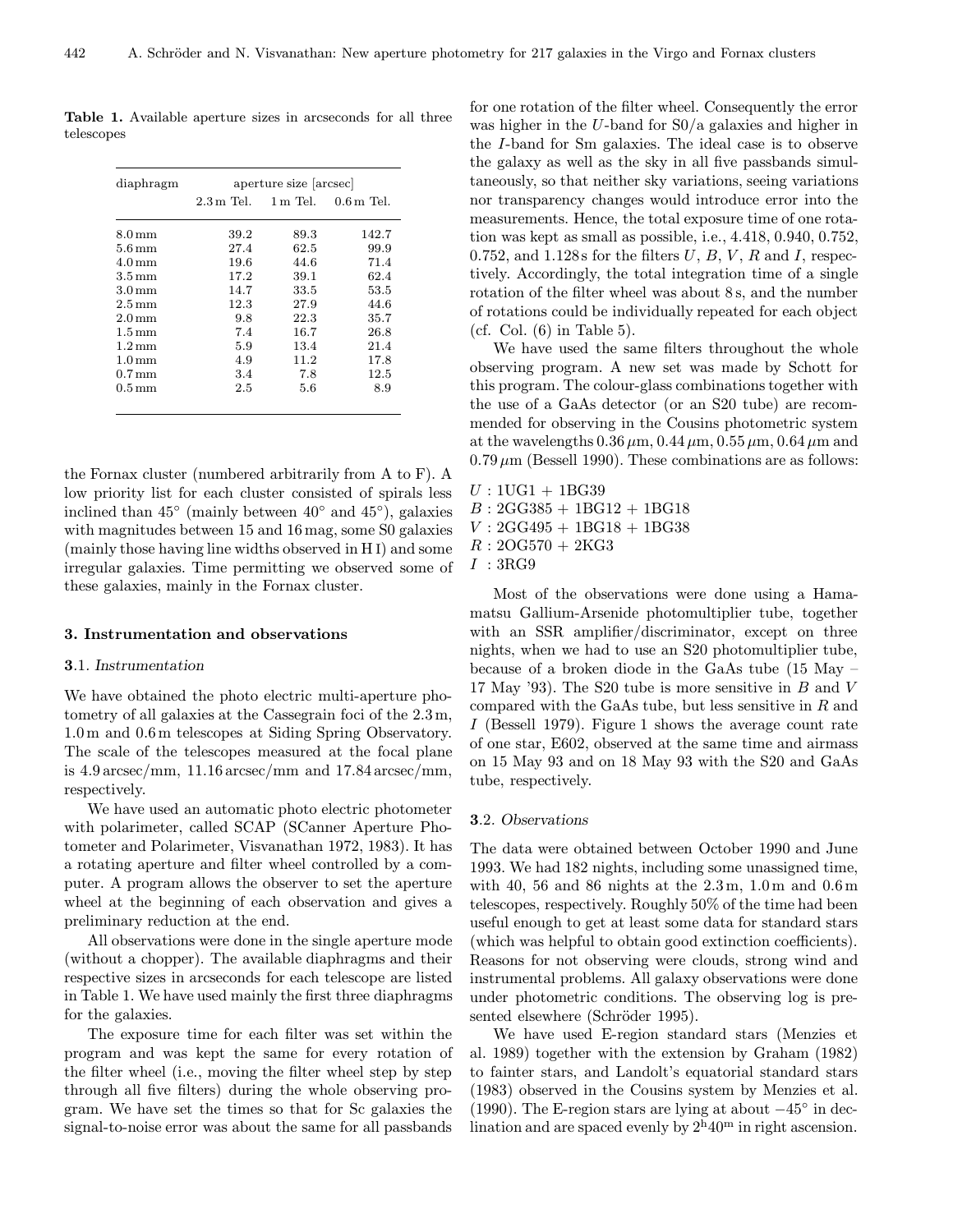

Fig. 1. Star E602 (B8III,  $V = 8.1$ ), observed once with the GaAs tube (crosses) and once with the S20 tube (filled circles)

There are fewer equatorial stars and they are separated by only about  $1<sup>h</sup>$ .

All stars observed during this program are listed in Table 2 together with the standard V magnitudes and  $B-V$ colour (indicated by capital letters with 's' as the index). The differences between the mean values obtained from our observations and standard values are also given, as well as the number of useful observations for both the V magnitude observations and the colour observations. The number of colour observations can vary by a couple of observations from one colour to the next (Schröder 1995). Stars with a prefix 'E' are E-region stars, while the others are equatorial standard stars. For star E723 the former value for  $U - B$  by Menzies et al. (1980) is in better agreement with our results than the newer value,  $U-B = 0.544$ , quoted by Menzies et al. (1989). Star HD118246 is marked as a possible variable by Landolt (1983) and Menzies et al. (1990), and has been observed only once.

On a clear night we observed between 30 and 50 standard stars. During a night a set of three or four stars near the program galaxies was monitored (in intervals of about 1.5 to 2.5 hours). We used stars in the E2-region stars when observing Fornax galaxies and equatorial standard stars for Virgo.

To accurately determine the extinction we also observed a set of standard stars in an E-region near the zenith at the beginning and at the end of a night, as well as a set of stars at high airmass, typically between 1.8 and 2.2 airmass (while the limit for galaxies was about 1.8 airmass), if the stars near the program galaxies were not sufficient. For each set stars covering a range in colour of about  $0.1 < B-V < 1.3$  were selected. To get quickly a sufficiently low signal-to-noise error the V-magnitude had to be as bright as possible. However, the GaAs detector has a working limit of about  $250000$  to  $300000$  counts per second, which means an upper brightness limit for each telescope. At the 2.3 m telescope we used therefore a few stars from Graham (1982). The choice of equatorial stars was very limited and it was necessary to also observe fainter stars with longer exposure times.

Each object observation was bracketed by sky observations such that the total exposure time was the same for object and sky. We have chosen the exposure times so that for standard stars the signal-to-noise error was smaller than  $1\%$  and for most galaxies the signal-to-noise error was 1−2%.

The instrument has a flip-flop mirror which can be moved into the light path to reflect the picture of the galaxy and its surroundings into an eyepiece or a video camera. This way the galaxies could be centered accurately (within a few arcseconds) either by eye (at the 0.6 m telescope) using an illuminated cross in the eyepiece, or using a cross on the TV screen.

We chose the sky region partly with the help of a print, taken from POSS films (Palomar Observatory Sky Survey) for Virgo galaxies and from ESO/ SERC films (Southern Sky Atlas) for Fornax galaxies, and partly by eye. We examined the chosen region carefully for faint stars and then kept it about the same during the observations; only at the 2.3 m a fixed offset could be used. However, the sky could be selected differently when a galaxy was reobserved on a different night.

We have observed 39 galaxies in Fornax and 166 in Virgo with at least three apertures. Generally around 1 to 2 hours time at the telescope was needed to observe a galaxy, depending on the type and brightness of the galaxy (this included centering of the object, observing of galaxy and sky, reading out the counts, reducing the data provisionally). If the repeatability of the observations was good and the sky variability low a time limit could be set to the observations.

In some cases we used more than three apertures (using different telescopes), mainly for big galaxies where the apertures covered only the inner part (less than 1/3 in diameter), but also when there was a confusion by stars or some other problem. We used these observations together with repeated observations of bright galaxies to check for night-to-night and year-to-year variations and variations between telescopes and between the two detectors.

Only seven galaxies in Fornax and five in Virgo were observed with one or two apertures because of lack of time.

#### 4. Reduction

Since we could use the same instrument with detector and filters at all three telescopes, we only expected differences in the zero point and a longterm variation of the transformation due to age effects of the detector, the filters and the mirror reflectivity. For each observing season it was necessary to use a different SSR amplifier, but no differences were found due to this in the transformation to the standard system.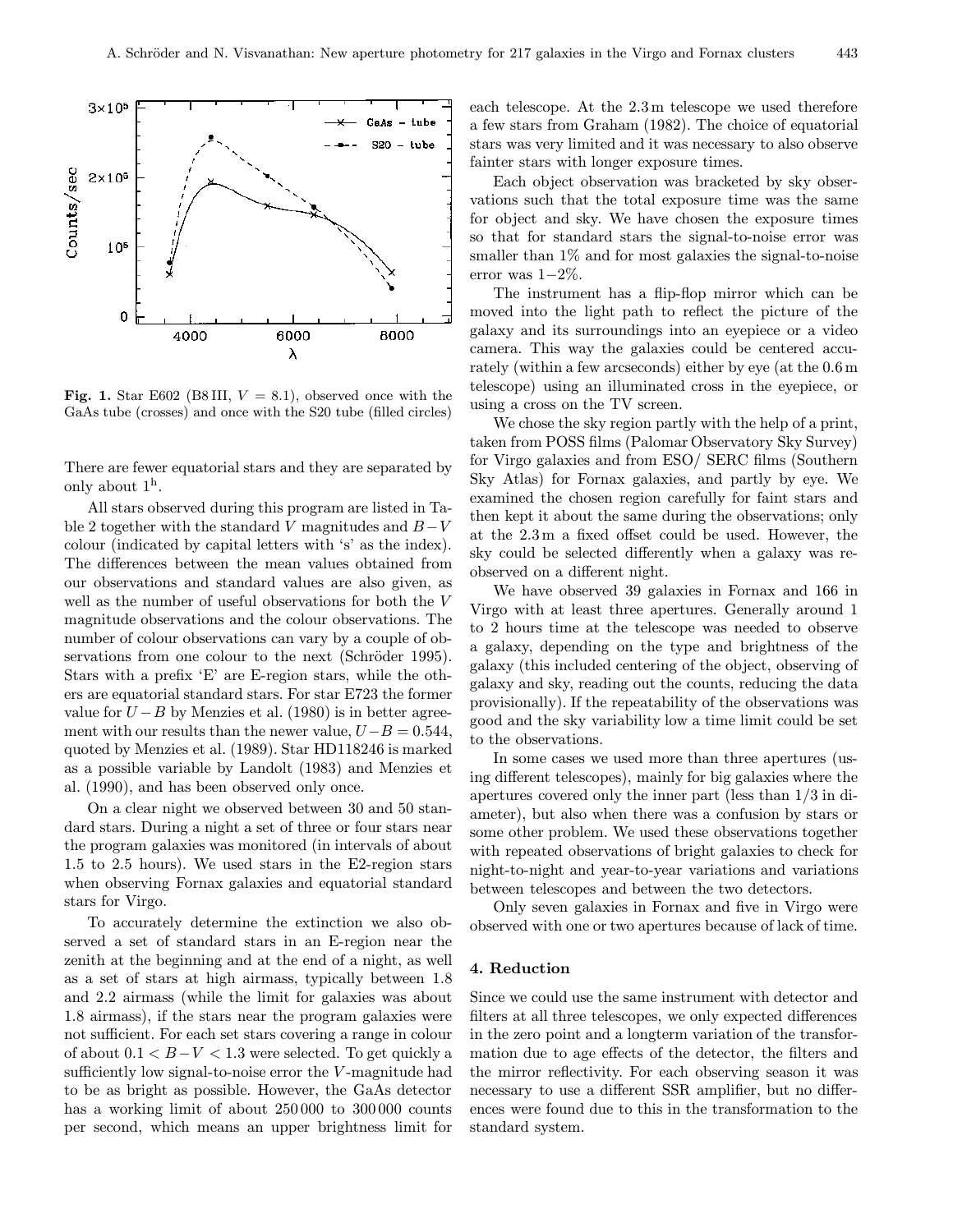| 7.704<br>0.087<br>0.000<br>35<br>0.009<br>$-0.004$<br>0.006<br>0.000<br>0.008<br>8.444<br>0.206<br>0.000<br>11<br>$-0.006$<br>0.002<br>$-0.006$<br>E104<br>7.455<br>0.362<br>$-0.004$<br>0.001<br>0.004<br>$-0.003$<br>$-0.008$<br>15<br>0.428<br>0.023<br>$-0.012$<br>0.002<br>E108<br>8.902<br>$-0.017$<br>$-0.008$<br>$\mathbf{1}$<br>E109<br>0.518<br>$-0.003$<br>0.017<br>$-0.008$<br>0.011<br>$-0.012$<br>8.187<br>5<br>E116<br>9.756<br>0.596<br>$-0.014$<br>0.002<br>$-0.003$<br>0.001<br>$-0.013$<br>$\mathbf 1$<br>0.003<br>0.002<br>$-0.010$<br>E124<br>8.928<br>1.082<br>0.005<br>6<br>0.008<br>0.829<br>0.004<br>0.013<br>$-0.005$<br>0.002<br>$-0.003$<br>7.831<br>14<br>0.950<br>0.004<br>9.347<br>$-0.005$<br>$-0.007$<br>$-0.003$<br>$-0.004$<br>8<br>E132<br>1.494<br>$-0.007$<br>$\overline{2}$<br>$_{0.032}$<br>0.019<br>$-0.007$<br>0.001<br>6.961<br>$-0.013$<br>E144<br>10.886<br>0.650<br>0.002<br>24<br>$-0.002$<br>0.002<br>$-0.009$<br>0.476<br>$-0.012$<br>0.006<br>0.003<br>$-0.006$<br>E145<br>11.620<br>$-0.012$<br>5<br>E149V<br>11.640<br>0.564<br>0.003<br>11<br>$-0.003$<br>0.005<br>0.002<br>0.001<br>E166<br>9.910<br>1.330<br>$-0.010$<br>$-0.012$<br>0.016<br>$-0.006$<br>0.003<br>$\overline{4}$<br>1.452<br>E167<br>8.323<br>$-0.003$<br>15<br>0.007<br>0.019<br>0.000<br>$-0.006$<br>7.579<br>1.022<br>12<br>$-0.009$<br>$-0.007$<br>0.002<br>0.004<br>0.005<br>0.615<br>$\overline{\mathbf{2}}$<br>12.666<br>0.030<br>0.008<br>$-0.029$<br>0.011<br>0.025<br>7.566<br>0.234<br>0.000<br>76<br>$-0.008$<br>0.003<br>0.002<br>$-0.004$<br>E207<br>8.947<br>0.340<br>0.002<br>$-0.007$<br>0.005<br>0.003<br>67<br>0.000<br>0.732<br>0.000<br>0.000<br>$-0.004$<br>E218<br>8.480<br>66<br>0.003<br>$-0.001$<br>E226<br>6.934<br>0.947<br>$-0.003$<br>$\mathbf{1}$<br>0.007<br>$-0.007$<br>$-0.002$<br>0.012<br>E228<br>7.237<br>1.018<br>0.001<br>74<br>$-0.003$<br>$-0.001$<br>$-0.001$<br>$-0.003$<br>7.593<br>1.305<br>0.004<br>0.023<br>0.000<br>E231<br>$\mathbf{1}$<br>$-0.013$<br>0.022<br>0.624<br>0.002<br>E249<br>11.085<br>0.004<br>38<br>0.002<br>$-0.002$<br>0.001<br>0.179<br>7.348<br>0.004<br>$-0.011$<br>0.018<br>$-0.006$<br>0.005<br>E252<br>13<br>7.535<br>0.640<br>0.004<br>$-0.006$<br>$-0.002$<br>81<br>0.001<br>0.000<br>10.312<br>0.470<br>$-0.001$<br>$-0.006$<br>0.002<br>0.003<br>0.004<br>33<br>1.009<br>0.000<br>10.814<br>0.007<br>46<br>0.004<br>$-0.003$<br>$-0.007$<br>1.075<br>0.000<br>0.001<br>$-0.005$<br>0.007<br>$-0.002$<br>8.691<br>46<br>E272<br>8.765<br>1.369<br>0.000<br>33<br>$-0.001$<br>0.005<br>$-0.005$<br>0.001<br>E2b<br>11.577<br>0.529<br>$-0.004$<br>18<br>0.012<br>0.013<br>0.003<br>0.001<br>$\to$ 21<br>0.627<br>0.012<br>12.980<br>0.007<br>15<br>0.030<br>0.010<br>$-0.010$<br>E2m<br>13.097<br>0.806<br>0.008<br>0.007<br>0.000<br>$-0.002$<br>$\overline{4}$<br>0.010<br>E315<br>22<br>7.416<br>0.160<br>0.001<br>0.010<br>0.010<br>$-0.002$<br>$-0.002$<br>0.258<br>0.005<br>0.010<br>$-0.002$<br>0.001<br>0.001<br>8.986<br>38<br>0.644<br>$-0.001$<br>0.000<br>0.007<br>8.330<br>0.003<br>11<br>$-0.009$<br>E329<br>8.674<br>0.626<br>0.001<br>31<br>0.004<br>$-0.004$<br>0.002<br>$-0.004$<br>0.956<br>0.008<br>$-0.010$<br>$-0.016$<br>0.004<br>E331<br>8.044<br>$\overline{4}$<br>0.010<br>E333<br>10.060<br>1.159<br>0.007<br>24<br>0.007<br>$-0.001$<br>0.004<br>0.001<br>0.004<br>E338<br>7.978<br>1.487<br>0.006<br>0.011<br>0.008<br>0.001<br>$\overline{4}$<br>1.112<br>0.003<br>0.006<br>0.001<br>E342<br>$-0.008$<br>33<br>0.005<br>9.053<br>0.005<br>E346<br>$-0.111$<br>0.001<br>$-0.001$<br>7.341<br>$-0.006$<br>15<br>$-0.004$<br>0.051<br>$-0.007$<br>$-0.002$<br>0.010<br>$-0.005$<br>0.002<br>10.655<br>19<br>E358W 11.570<br>0.129<br>0.004<br>0.004<br>$-0.009$<br>0.003<br>0.013<br>3<br>0.409<br>0.012<br>$-0.008$<br>0.007<br>E359X 11.345<br>$-0.020$<br>8<br>0.011<br>E383<br>10.010<br>0.305<br>$-0.007$<br>18<br>$-0.010$<br>0.004<br>0.001<br>0.007<br>E391<br>7.784<br>1.134<br>0.002<br>12<br>0.002<br>0.012<br>0.008<br>$-0.004$<br>0.090<br>E406<br>8.348<br>$-0.004$<br>20<br>0.001<br>0.006<br>$-0.001$<br>$-0.003$<br>0.094<br>E411<br>7.637<br>0.005<br>41<br>0.008<br>0.007<br>0.005<br>$-0.006$<br>E417<br>9.602<br>0.200<br>0.013<br>$-0.019$<br>0.006<br>$-0.005$<br>0.006<br>9<br>0.488<br>E425<br>7.570<br>0.004<br>33<br>0.007<br>$-0.005$<br>0.003<br>0.001<br>E426<br>10.003<br>0.549<br>0.001<br>21<br>$-0.005$<br>$-0.010$<br>0.000<br>0.005<br>1.004<br>0.007<br>0.002<br>7.669<br>0.004<br>35<br>$-0.004$<br>$-0.002$<br>8.506<br>1.136<br>$-0.003$<br>20<br>$-0.001$<br>0.003<br>0.005<br>$-0.006$<br>0.201<br>$-0.008$<br>0.003<br>10.587<br>0.001<br>17<br>0.004<br>$-0.006$<br>11.343<br>1.288<br>$-0.012$<br>0.005<br>$-0.002$<br>$-0.007$<br>E457a<br>21<br>$-0.012$<br>E482<br>8.502<br>0.910<br>0.009<br>8<br>0.004<br>$-0.003$<br>0.006<br>$-0.004$<br>E484<br>8.649<br>0.648<br>0.001<br>17<br>0.009<br>$-0.003$<br>0.003<br>$-0.005$<br>E4103<br>9.360<br>1.448<br>0.000<br>0.025<br>7<br>0.016<br>$-0.008$<br>0.010<br>E4106<br>11.097<br>0.300<br>$-0.016$<br>6<br>$-0.016$<br>0.006<br>$-0.011$<br>0.012<br>12.595<br>0.638<br>0.011<br>$-0.013$<br>E4d<br>$-0.011$<br>5<br>0.008<br>$-0.012$<br>8.557<br>0.147<br>$-0.011$<br>0.004<br>0.006<br>0.025<br>3<br>$-0.004$<br>0.366<br>$-0.026$<br>$-0.001$<br>10.000<br>0.007<br>3<br>$-0.009$<br>$-0.011$<br>7.850<br>0.542<br>0.008<br>16<br>0.008<br>$-0.007$<br>0.005<br>0.000<br>7.528<br>0.560<br>0.010<br>5<br>0.016<br>$-0.007$<br>0.003<br>0.009<br>0.376<br>0.002<br>10.086<br>0.000<br>5<br>$-0.022$<br>$-0.001$<br>0.012<br>E528<br>1.108<br>0.002<br>0.003<br>0.003<br>$-0.006$<br>7.550<br>0.002<br>19<br>E529<br>8.347<br>1.027<br>0.016<br>3<br>0.000<br>$-0.013$<br>0.000<br>0.002<br>E535<br>8.623<br>1.430<br>0.008<br>$-0.006$<br>0.003<br>$-0.004$<br>$-0.010$<br>3<br>E541<br>7.312<br>0.012<br>$-0.002$<br>$-0.002$<br>0.003<br>0.000<br>0.003<br>21<br>$-0.026$<br>0.012<br>0.001<br>E545<br>10.614<br>0.161<br>$-0.011$<br>0.000<br>$\overline{4}$ | $_{\rm star}$ | $V_{\rm s}$ | $(B-V)_{\rm s}$ | $\Delta V$ |    | n $\Delta(U-B)$ $\Delta(B-V)$ $\Delta(V-R)$ $\Delta(R-I)$ |          |       |          | $\boldsymbol{n}$   |
|---------------------------------------------------------------------------------------------------------------------------------------------------------------------------------------------------------------------------------------------------------------------------------------------------------------------------------------------------------------------------------------------------------------------------------------------------------------------------------------------------------------------------------------------------------------------------------------------------------------------------------------------------------------------------------------------------------------------------------------------------------------------------------------------------------------------------------------------------------------------------------------------------------------------------------------------------------------------------------------------------------------------------------------------------------------------------------------------------------------------------------------------------------------------------------------------------------------------------------------------------------------------------------------------------------------------------------------------------------------------------------------------------------------------------------------------------------------------------------------------------------------------------------------------------------------------------------------------------------------------------------------------------------------------------------------------------------------------------------------------------------------------------------------------------------------------------------------------------------------------------------------------------------------------------------------------------------------------------------------------------------------------------------------------------------------------------------------------------------------------------------------------------------------------------------------------------------------------------------------------------------------------------------------------------------------------------------------------------------------------------------------------------------------------------------------------------------------------------------------------------------------------------------------------------------------------------------------------------------------------------------------------------------------------------------------------------------------------------------------------------------------------------------------------------------------------------------------------------------------------------------------------------------------------------------------------------------------------------------------------------------------------------------------------------------------------------------------------------------------------------------------------------------------------------------------------------------------------------------------------------------------------------------------------------------------------------------------------------------------------------------------------------------------------------------------------------------------------------------------------------------------------------------------------------------------------------------------------------------------------------------------------------------------------------------------------------------------------------------------------------------------------------------------------------------------------------------------------------------------------------------------------------------------------------------------------------------------------------------------------------------------------------------------------------------------------------------------------------------------------------------------------------------------------------------------------------------------------------------------------------------------------------------------------------------------------------------------------------------------------------------------------------------------------------------------------------------------------------------------------------------------------------------------------------------------------------------------------------------------------------------------------------------------------------------------------------------------------------------------------------------------------------------------------------------------------------------------------------------------------------------------------------------------------------------------------------------------------------------------------------------------------------------------------------------------------------------------------------------------------------------------------------------------------------------------------------------------------------------------------------------------------------------------------------------------------------------------------------------------------------------------------------------------------------------------------------------------------------------------------------------------------------------------------------------------------------------------------------------------------------------------------------------------------------------------------------------------------------------------------------------------------------------------------------------------------------------------------------------------------------------------------------------------------------------------------------------------------------------------------------------------------------------------------------------------------------------------------------|---------------|-------------|-----------------|------------|----|-----------------------------------------------------------|----------|-------|----------|--------------------|
|                                                                                                                                                                                                                                                                                                                                                                                                                                                                                                                                                                                                                                                                                                                                                                                                                                                                                                                                                                                                                                                                                                                                                                                                                                                                                                                                                                                                                                                                                                                                                                                                                                                                                                                                                                                                                                                                                                                                                                                                                                                                                                                                                                                                                                                                                                                                                                                                                                                                                                                                                                                                                                                                                                                                                                                                                                                                                                                                                                                                                                                                                                                                                                                                                                                                                                                                                                                                                                                                                                                                                                                                                                                                                                                                                                                                                                                                                                                                                                                                                                                                                                                                                                                                                                                                                                                                                                                                                                                                                                                                                                                                                                                                                                                                                                                                                                                                                                                                                                                                                                                                                                                                                                                                                                                                                                                                                                                                                                                                                                                                                                                                                                                                                                                                                                                                                                                                                                                                                                                                                                                                                                   | E101          |             |                 |            |    |                                                           |          |       |          | 35                 |
|                                                                                                                                                                                                                                                                                                                                                                                                                                                                                                                                                                                                                                                                                                                                                                                                                                                                                                                                                                                                                                                                                                                                                                                                                                                                                                                                                                                                                                                                                                                                                                                                                                                                                                                                                                                                                                                                                                                                                                                                                                                                                                                                                                                                                                                                                                                                                                                                                                                                                                                                                                                                                                                                                                                                                                                                                                                                                                                                                                                                                                                                                                                                                                                                                                                                                                                                                                                                                                                                                                                                                                                                                                                                                                                                                                                                                                                                                                                                                                                                                                                                                                                                                                                                                                                                                                                                                                                                                                                                                                                                                                                                                                                                                                                                                                                                                                                                                                                                                                                                                                                                                                                                                                                                                                                                                                                                                                                                                                                                                                                                                                                                                                                                                                                                                                                                                                                                                                                                                                                                                                                                                                   | E102          |             |                 |            |    |                                                           |          |       |          | 13                 |
|                                                                                                                                                                                                                                                                                                                                                                                                                                                                                                                                                                                                                                                                                                                                                                                                                                                                                                                                                                                                                                                                                                                                                                                                                                                                                                                                                                                                                                                                                                                                                                                                                                                                                                                                                                                                                                                                                                                                                                                                                                                                                                                                                                                                                                                                                                                                                                                                                                                                                                                                                                                                                                                                                                                                                                                                                                                                                                                                                                                                                                                                                                                                                                                                                                                                                                                                                                                                                                                                                                                                                                                                                                                                                                                                                                                                                                                                                                                                                                                                                                                                                                                                                                                                                                                                                                                                                                                                                                                                                                                                                                                                                                                                                                                                                                                                                                                                                                                                                                                                                                                                                                                                                                                                                                                                                                                                                                                                                                                                                                                                                                                                                                                                                                                                                                                                                                                                                                                                                                                                                                                                                                   |               |             |                 |            |    |                                                           |          |       |          | 15                 |
|                                                                                                                                                                                                                                                                                                                                                                                                                                                                                                                                                                                                                                                                                                                                                                                                                                                                                                                                                                                                                                                                                                                                                                                                                                                                                                                                                                                                                                                                                                                                                                                                                                                                                                                                                                                                                                                                                                                                                                                                                                                                                                                                                                                                                                                                                                                                                                                                                                                                                                                                                                                                                                                                                                                                                                                                                                                                                                                                                                                                                                                                                                                                                                                                                                                                                                                                                                                                                                                                                                                                                                                                                                                                                                                                                                                                                                                                                                                                                                                                                                                                                                                                                                                                                                                                                                                                                                                                                                                                                                                                                                                                                                                                                                                                                                                                                                                                                                                                                                                                                                                                                                                                                                                                                                                                                                                                                                                                                                                                                                                                                                                                                                                                                                                                                                                                                                                                                                                                                                                                                                                                                                   |               |             |                 |            |    |                                                           |          |       |          | $\mathbf 1$<br>5   |
|                                                                                                                                                                                                                                                                                                                                                                                                                                                                                                                                                                                                                                                                                                                                                                                                                                                                                                                                                                                                                                                                                                                                                                                                                                                                                                                                                                                                                                                                                                                                                                                                                                                                                                                                                                                                                                                                                                                                                                                                                                                                                                                                                                                                                                                                                                                                                                                                                                                                                                                                                                                                                                                                                                                                                                                                                                                                                                                                                                                                                                                                                                                                                                                                                                                                                                                                                                                                                                                                                                                                                                                                                                                                                                                                                                                                                                                                                                                                                                                                                                                                                                                                                                                                                                                                                                                                                                                                                                                                                                                                                                                                                                                                                                                                                                                                                                                                                                                                                                                                                                                                                                                                                                                                                                                                                                                                                                                                                                                                                                                                                                                                                                                                                                                                                                                                                                                                                                                                                                                                                                                                                                   |               |             |                 |            |    |                                                           |          |       |          | $\mathbf{1}$       |
|                                                                                                                                                                                                                                                                                                                                                                                                                                                                                                                                                                                                                                                                                                                                                                                                                                                                                                                                                                                                                                                                                                                                                                                                                                                                                                                                                                                                                                                                                                                                                                                                                                                                                                                                                                                                                                                                                                                                                                                                                                                                                                                                                                                                                                                                                                                                                                                                                                                                                                                                                                                                                                                                                                                                                                                                                                                                                                                                                                                                                                                                                                                                                                                                                                                                                                                                                                                                                                                                                                                                                                                                                                                                                                                                                                                                                                                                                                                                                                                                                                                                                                                                                                                                                                                                                                                                                                                                                                                                                                                                                                                                                                                                                                                                                                                                                                                                                                                                                                                                                                                                                                                                                                                                                                                                                                                                                                                                                                                                                                                                                                                                                                                                                                                                                                                                                                                                                                                                                                                                                                                                                                   |               |             |                 |            |    |                                                           |          |       |          | 7                  |
|                                                                                                                                                                                                                                                                                                                                                                                                                                                                                                                                                                                                                                                                                                                                                                                                                                                                                                                                                                                                                                                                                                                                                                                                                                                                                                                                                                                                                                                                                                                                                                                                                                                                                                                                                                                                                                                                                                                                                                                                                                                                                                                                                                                                                                                                                                                                                                                                                                                                                                                                                                                                                                                                                                                                                                                                                                                                                                                                                                                                                                                                                                                                                                                                                                                                                                                                                                                                                                                                                                                                                                                                                                                                                                                                                                                                                                                                                                                                                                                                                                                                                                                                                                                                                                                                                                                                                                                                                                                                                                                                                                                                                                                                                                                                                                                                                                                                                                                                                                                                                                                                                                                                                                                                                                                                                                                                                                                                                                                                                                                                                                                                                                                                                                                                                                                                                                                                                                                                                                                                                                                                                                   | E126          |             |                 |            |    |                                                           |          |       |          | 14                 |
|                                                                                                                                                                                                                                                                                                                                                                                                                                                                                                                                                                                                                                                                                                                                                                                                                                                                                                                                                                                                                                                                                                                                                                                                                                                                                                                                                                                                                                                                                                                                                                                                                                                                                                                                                                                                                                                                                                                                                                                                                                                                                                                                                                                                                                                                                                                                                                                                                                                                                                                                                                                                                                                                                                                                                                                                                                                                                                                                                                                                                                                                                                                                                                                                                                                                                                                                                                                                                                                                                                                                                                                                                                                                                                                                                                                                                                                                                                                                                                                                                                                                                                                                                                                                                                                                                                                                                                                                                                                                                                                                                                                                                                                                                                                                                                                                                                                                                                                                                                                                                                                                                                                                                                                                                                                                                                                                                                                                                                                                                                                                                                                                                                                                                                                                                                                                                                                                                                                                                                                                                                                                                                   | E127          |             |                 |            |    |                                                           |          |       |          | 8                  |
|                                                                                                                                                                                                                                                                                                                                                                                                                                                                                                                                                                                                                                                                                                                                                                                                                                                                                                                                                                                                                                                                                                                                                                                                                                                                                                                                                                                                                                                                                                                                                                                                                                                                                                                                                                                                                                                                                                                                                                                                                                                                                                                                                                                                                                                                                                                                                                                                                                                                                                                                                                                                                                                                                                                                                                                                                                                                                                                                                                                                                                                                                                                                                                                                                                                                                                                                                                                                                                                                                                                                                                                                                                                                                                                                                                                                                                                                                                                                                                                                                                                                                                                                                                                                                                                                                                                                                                                                                                                                                                                                                                                                                                                                                                                                                                                                                                                                                                                                                                                                                                                                                                                                                                                                                                                                                                                                                                                                                                                                                                                                                                                                                                                                                                                                                                                                                                                                                                                                                                                                                                                                                                   |               |             |                 |            |    |                                                           |          |       |          | $\overline{2}$     |
|                                                                                                                                                                                                                                                                                                                                                                                                                                                                                                                                                                                                                                                                                                                                                                                                                                                                                                                                                                                                                                                                                                                                                                                                                                                                                                                                                                                                                                                                                                                                                                                                                                                                                                                                                                                                                                                                                                                                                                                                                                                                                                                                                                                                                                                                                                                                                                                                                                                                                                                                                                                                                                                                                                                                                                                                                                                                                                                                                                                                                                                                                                                                                                                                                                                                                                                                                                                                                                                                                                                                                                                                                                                                                                                                                                                                                                                                                                                                                                                                                                                                                                                                                                                                                                                                                                                                                                                                                                                                                                                                                                                                                                                                                                                                                                                                                                                                                                                                                                                                                                                                                                                                                                                                                                                                                                                                                                                                                                                                                                                                                                                                                                                                                                                                                                                                                                                                                                                                                                                                                                                                                                   |               |             |                 |            |    |                                                           |          |       |          | 24                 |
|                                                                                                                                                                                                                                                                                                                                                                                                                                                                                                                                                                                                                                                                                                                                                                                                                                                                                                                                                                                                                                                                                                                                                                                                                                                                                                                                                                                                                                                                                                                                                                                                                                                                                                                                                                                                                                                                                                                                                                                                                                                                                                                                                                                                                                                                                                                                                                                                                                                                                                                                                                                                                                                                                                                                                                                                                                                                                                                                                                                                                                                                                                                                                                                                                                                                                                                                                                                                                                                                                                                                                                                                                                                                                                                                                                                                                                                                                                                                                                                                                                                                                                                                                                                                                                                                                                                                                                                                                                                                                                                                                                                                                                                                                                                                                                                                                                                                                                                                                                                                                                                                                                                                                                                                                                                                                                                                                                                                                                                                                                                                                                                                                                                                                                                                                                                                                                                                                                                                                                                                                                                                                                   |               |             |                 |            |    |                                                           |          |       |          | 5<br>11            |
|                                                                                                                                                                                                                                                                                                                                                                                                                                                                                                                                                                                                                                                                                                                                                                                                                                                                                                                                                                                                                                                                                                                                                                                                                                                                                                                                                                                                                                                                                                                                                                                                                                                                                                                                                                                                                                                                                                                                                                                                                                                                                                                                                                                                                                                                                                                                                                                                                                                                                                                                                                                                                                                                                                                                                                                                                                                                                                                                                                                                                                                                                                                                                                                                                                                                                                                                                                                                                                                                                                                                                                                                                                                                                                                                                                                                                                                                                                                                                                                                                                                                                                                                                                                                                                                                                                                                                                                                                                                                                                                                                                                                                                                                                                                                                                                                                                                                                                                                                                                                                                                                                                                                                                                                                                                                                                                                                                                                                                                                                                                                                                                                                                                                                                                                                                                                                                                                                                                                                                                                                                                                                                   |               |             |                 |            |    |                                                           |          |       |          | $\overline{4}$     |
|                                                                                                                                                                                                                                                                                                                                                                                                                                                                                                                                                                                                                                                                                                                                                                                                                                                                                                                                                                                                                                                                                                                                                                                                                                                                                                                                                                                                                                                                                                                                                                                                                                                                                                                                                                                                                                                                                                                                                                                                                                                                                                                                                                                                                                                                                                                                                                                                                                                                                                                                                                                                                                                                                                                                                                                                                                                                                                                                                                                                                                                                                                                                                                                                                                                                                                                                                                                                                                                                                                                                                                                                                                                                                                                                                                                                                                                                                                                                                                                                                                                                                                                                                                                                                                                                                                                                                                                                                                                                                                                                                                                                                                                                                                                                                                                                                                                                                                                                                                                                                                                                                                                                                                                                                                                                                                                                                                                                                                                                                                                                                                                                                                                                                                                                                                                                                                                                                                                                                                                                                                                                                                   |               |             |                 |            |    |                                                           |          |       |          | 17                 |
|                                                                                                                                                                                                                                                                                                                                                                                                                                                                                                                                                                                                                                                                                                                                                                                                                                                                                                                                                                                                                                                                                                                                                                                                                                                                                                                                                                                                                                                                                                                                                                                                                                                                                                                                                                                                                                                                                                                                                                                                                                                                                                                                                                                                                                                                                                                                                                                                                                                                                                                                                                                                                                                                                                                                                                                                                                                                                                                                                                                                                                                                                                                                                                                                                                                                                                                                                                                                                                                                                                                                                                                                                                                                                                                                                                                                                                                                                                                                                                                                                                                                                                                                                                                                                                                                                                                                                                                                                                                                                                                                                                                                                                                                                                                                                                                                                                                                                                                                                                                                                                                                                                                                                                                                                                                                                                                                                                                                                                                                                                                                                                                                                                                                                                                                                                                                                                                                                                                                                                                                                                                                                                   | E170          |             |                 |            |    |                                                           |          |       |          | 12                 |
|                                                                                                                                                                                                                                                                                                                                                                                                                                                                                                                                                                                                                                                                                                                                                                                                                                                                                                                                                                                                                                                                                                                                                                                                                                                                                                                                                                                                                                                                                                                                                                                                                                                                                                                                                                                                                                                                                                                                                                                                                                                                                                                                                                                                                                                                                                                                                                                                                                                                                                                                                                                                                                                                                                                                                                                                                                                                                                                                                                                                                                                                                                                                                                                                                                                                                                                                                                                                                                                                                                                                                                                                                                                                                                                                                                                                                                                                                                                                                                                                                                                                                                                                                                                                                                                                                                                                                                                                                                                                                                                                                                                                                                                                                                                                                                                                                                                                                                                                                                                                                                                                                                                                                                                                                                                                                                                                                                                                                                                                                                                                                                                                                                                                                                                                                                                                                                                                                                                                                                                                                                                                                                   | E1a           |             |                 |            |    |                                                           |          |       |          | $\overline{2}$     |
|                                                                                                                                                                                                                                                                                                                                                                                                                                                                                                                                                                                                                                                                                                                                                                                                                                                                                                                                                                                                                                                                                                                                                                                                                                                                                                                                                                                                                                                                                                                                                                                                                                                                                                                                                                                                                                                                                                                                                                                                                                                                                                                                                                                                                                                                                                                                                                                                                                                                                                                                                                                                                                                                                                                                                                                                                                                                                                                                                                                                                                                                                                                                                                                                                                                                                                                                                                                                                                                                                                                                                                                                                                                                                                                                                                                                                                                                                                                                                                                                                                                                                                                                                                                                                                                                                                                                                                                                                                                                                                                                                                                                                                                                                                                                                                                                                                                                                                                                                                                                                                                                                                                                                                                                                                                                                                                                                                                                                                                                                                                                                                                                                                                                                                                                                                                                                                                                                                                                                                                                                                                                                                   | E205          |             |                 |            |    |                                                           |          |       |          | 76                 |
|                                                                                                                                                                                                                                                                                                                                                                                                                                                                                                                                                                                                                                                                                                                                                                                                                                                                                                                                                                                                                                                                                                                                                                                                                                                                                                                                                                                                                                                                                                                                                                                                                                                                                                                                                                                                                                                                                                                                                                                                                                                                                                                                                                                                                                                                                                                                                                                                                                                                                                                                                                                                                                                                                                                                                                                                                                                                                                                                                                                                                                                                                                                                                                                                                                                                                                                                                                                                                                                                                                                                                                                                                                                                                                                                                                                                                                                                                                                                                                                                                                                                                                                                                                                                                                                                                                                                                                                                                                                                                                                                                                                                                                                                                                                                                                                                                                                                                                                                                                                                                                                                                                                                                                                                                                                                                                                                                                                                                                                                                                                                                                                                                                                                                                                                                                                                                                                                                                                                                                                                                                                                                                   |               |             |                 |            |    |                                                           |          |       |          | 69                 |
|                                                                                                                                                                                                                                                                                                                                                                                                                                                                                                                                                                                                                                                                                                                                                                                                                                                                                                                                                                                                                                                                                                                                                                                                                                                                                                                                                                                                                                                                                                                                                                                                                                                                                                                                                                                                                                                                                                                                                                                                                                                                                                                                                                                                                                                                                                                                                                                                                                                                                                                                                                                                                                                                                                                                                                                                                                                                                                                                                                                                                                                                                                                                                                                                                                                                                                                                                                                                                                                                                                                                                                                                                                                                                                                                                                                                                                                                                                                                                                                                                                                                                                                                                                                                                                                                                                                                                                                                                                                                                                                                                                                                                                                                                                                                                                                                                                                                                                                                                                                                                                                                                                                                                                                                                                                                                                                                                                                                                                                                                                                                                                                                                                                                                                                                                                                                                                                                                                                                                                                                                                                                                                   |               |             |                 |            |    |                                                           |          |       |          | 67                 |
|                                                                                                                                                                                                                                                                                                                                                                                                                                                                                                                                                                                                                                                                                                                                                                                                                                                                                                                                                                                                                                                                                                                                                                                                                                                                                                                                                                                                                                                                                                                                                                                                                                                                                                                                                                                                                                                                                                                                                                                                                                                                                                                                                                                                                                                                                                                                                                                                                                                                                                                                                                                                                                                                                                                                                                                                                                                                                                                                                                                                                                                                                                                                                                                                                                                                                                                                                                                                                                                                                                                                                                                                                                                                                                                                                                                                                                                                                                                                                                                                                                                                                                                                                                                                                                                                                                                                                                                                                                                                                                                                                                                                                                                                                                                                                                                                                                                                                                                                                                                                                                                                                                                                                                                                                                                                                                                                                                                                                                                                                                                                                                                                                                                                                                                                                                                                                                                                                                                                                                                                                                                                                                   |               |             |                 |            |    |                                                           |          |       |          | $\mathbf{1}$       |
|                                                                                                                                                                                                                                                                                                                                                                                                                                                                                                                                                                                                                                                                                                                                                                                                                                                                                                                                                                                                                                                                                                                                                                                                                                                                                                                                                                                                                                                                                                                                                                                                                                                                                                                                                                                                                                                                                                                                                                                                                                                                                                                                                                                                                                                                                                                                                                                                                                                                                                                                                                                                                                                                                                                                                                                                                                                                                                                                                                                                                                                                                                                                                                                                                                                                                                                                                                                                                                                                                                                                                                                                                                                                                                                                                                                                                                                                                                                                                                                                                                                                                                                                                                                                                                                                                                                                                                                                                                                                                                                                                                                                                                                                                                                                                                                                                                                                                                                                                                                                                                                                                                                                                                                                                                                                                                                                                                                                                                                                                                                                                                                                                                                                                                                                                                                                                                                                                                                                                                                                                                                                                                   |               |             |                 |            |    |                                                           |          |       |          | 74<br>$\mathbf{1}$ |
|                                                                                                                                                                                                                                                                                                                                                                                                                                                                                                                                                                                                                                                                                                                                                                                                                                                                                                                                                                                                                                                                                                                                                                                                                                                                                                                                                                                                                                                                                                                                                                                                                                                                                                                                                                                                                                                                                                                                                                                                                                                                                                                                                                                                                                                                                                                                                                                                                                                                                                                                                                                                                                                                                                                                                                                                                                                                                                                                                                                                                                                                                                                                                                                                                                                                                                                                                                                                                                                                                                                                                                                                                                                                                                                                                                                                                                                                                                                                                                                                                                                                                                                                                                                                                                                                                                                                                                                                                                                                                                                                                                                                                                                                                                                                                                                                                                                                                                                                                                                                                                                                                                                                                                                                                                                                                                                                                                                                                                                                                                                                                                                                                                                                                                                                                                                                                                                                                                                                                                                                                                                                                                   |               |             |                 |            |    |                                                           |          |       |          | 38                 |
|                                                                                                                                                                                                                                                                                                                                                                                                                                                                                                                                                                                                                                                                                                                                                                                                                                                                                                                                                                                                                                                                                                                                                                                                                                                                                                                                                                                                                                                                                                                                                                                                                                                                                                                                                                                                                                                                                                                                                                                                                                                                                                                                                                                                                                                                                                                                                                                                                                                                                                                                                                                                                                                                                                                                                                                                                                                                                                                                                                                                                                                                                                                                                                                                                                                                                                                                                                                                                                                                                                                                                                                                                                                                                                                                                                                                                                                                                                                                                                                                                                                                                                                                                                                                                                                                                                                                                                                                                                                                                                                                                                                                                                                                                                                                                                                                                                                                                                                                                                                                                                                                                                                                                                                                                                                                                                                                                                                                                                                                                                                                                                                                                                                                                                                                                                                                                                                                                                                                                                                                                                                                                                   |               |             |                 |            |    |                                                           |          |       |          | 13                 |
|                                                                                                                                                                                                                                                                                                                                                                                                                                                                                                                                                                                                                                                                                                                                                                                                                                                                                                                                                                                                                                                                                                                                                                                                                                                                                                                                                                                                                                                                                                                                                                                                                                                                                                                                                                                                                                                                                                                                                                                                                                                                                                                                                                                                                                                                                                                                                                                                                                                                                                                                                                                                                                                                                                                                                                                                                                                                                                                                                                                                                                                                                                                                                                                                                                                                                                                                                                                                                                                                                                                                                                                                                                                                                                                                                                                                                                                                                                                                                                                                                                                                                                                                                                                                                                                                                                                                                                                                                                                                                                                                                                                                                                                                                                                                                                                                                                                                                                                                                                                                                                                                                                                                                                                                                                                                                                                                                                                                                                                                                                                                                                                                                                                                                                                                                                                                                                                                                                                                                                                                                                                                                                   | E253          |             |                 |            |    |                                                           |          |       |          | 81                 |
|                                                                                                                                                                                                                                                                                                                                                                                                                                                                                                                                                                                                                                                                                                                                                                                                                                                                                                                                                                                                                                                                                                                                                                                                                                                                                                                                                                                                                                                                                                                                                                                                                                                                                                                                                                                                                                                                                                                                                                                                                                                                                                                                                                                                                                                                                                                                                                                                                                                                                                                                                                                                                                                                                                                                                                                                                                                                                                                                                                                                                                                                                                                                                                                                                                                                                                                                                                                                                                                                                                                                                                                                                                                                                                                                                                                                                                                                                                                                                                                                                                                                                                                                                                                                                                                                                                                                                                                                                                                                                                                                                                                                                                                                                                                                                                                                                                                                                                                                                                                                                                                                                                                                                                                                                                                                                                                                                                                                                                                                                                                                                                                                                                                                                                                                                                                                                                                                                                                                                                                                                                                                                                   | E255          |             |                 |            |    |                                                           |          |       |          | 33                 |
|                                                                                                                                                                                                                                                                                                                                                                                                                                                                                                                                                                                                                                                                                                                                                                                                                                                                                                                                                                                                                                                                                                                                                                                                                                                                                                                                                                                                                                                                                                                                                                                                                                                                                                                                                                                                                                                                                                                                                                                                                                                                                                                                                                                                                                                                                                                                                                                                                                                                                                                                                                                                                                                                                                                                                                                                                                                                                                                                                                                                                                                                                                                                                                                                                                                                                                                                                                                                                                                                                                                                                                                                                                                                                                                                                                                                                                                                                                                                                                                                                                                                                                                                                                                                                                                                                                                                                                                                                                                                                                                                                                                                                                                                                                                                                                                                                                                                                                                                                                                                                                                                                                                                                                                                                                                                                                                                                                                                                                                                                                                                                                                                                                                                                                                                                                                                                                                                                                                                                                                                                                                                                                   | E267          |             |                 |            |    |                                                           |          |       |          | 46                 |
|                                                                                                                                                                                                                                                                                                                                                                                                                                                                                                                                                                                                                                                                                                                                                                                                                                                                                                                                                                                                                                                                                                                                                                                                                                                                                                                                                                                                                                                                                                                                                                                                                                                                                                                                                                                                                                                                                                                                                                                                                                                                                                                                                                                                                                                                                                                                                                                                                                                                                                                                                                                                                                                                                                                                                                                                                                                                                                                                                                                                                                                                                                                                                                                                                                                                                                                                                                                                                                                                                                                                                                                                                                                                                                                                                                                                                                                                                                                                                                                                                                                                                                                                                                                                                                                                                                                                                                                                                                                                                                                                                                                                                                                                                                                                                                                                                                                                                                                                                                                                                                                                                                                                                                                                                                                                                                                                                                                                                                                                                                                                                                                                                                                                                                                                                                                                                                                                                                                                                                                                                                                                                                   | E271          |             |                 |            |    |                                                           |          |       |          | 50                 |
|                                                                                                                                                                                                                                                                                                                                                                                                                                                                                                                                                                                                                                                                                                                                                                                                                                                                                                                                                                                                                                                                                                                                                                                                                                                                                                                                                                                                                                                                                                                                                                                                                                                                                                                                                                                                                                                                                                                                                                                                                                                                                                                                                                                                                                                                                                                                                                                                                                                                                                                                                                                                                                                                                                                                                                                                                                                                                                                                                                                                                                                                                                                                                                                                                                                                                                                                                                                                                                                                                                                                                                                                                                                                                                                                                                                                                                                                                                                                                                                                                                                                                                                                                                                                                                                                                                                                                                                                                                                                                                                                                                                                                                                                                                                                                                                                                                                                                                                                                                                                                                                                                                                                                                                                                                                                                                                                                                                                                                                                                                                                                                                                                                                                                                                                                                                                                                                                                                                                                                                                                                                                                                   |               |             |                 |            |    |                                                           |          |       |          | 34                 |
|                                                                                                                                                                                                                                                                                                                                                                                                                                                                                                                                                                                                                                                                                                                                                                                                                                                                                                                                                                                                                                                                                                                                                                                                                                                                                                                                                                                                                                                                                                                                                                                                                                                                                                                                                                                                                                                                                                                                                                                                                                                                                                                                                                                                                                                                                                                                                                                                                                                                                                                                                                                                                                                                                                                                                                                                                                                                                                                                                                                                                                                                                                                                                                                                                                                                                                                                                                                                                                                                                                                                                                                                                                                                                                                                                                                                                                                                                                                                                                                                                                                                                                                                                                                                                                                                                                                                                                                                                                                                                                                                                                                                                                                                                                                                                                                                                                                                                                                                                                                                                                                                                                                                                                                                                                                                                                                                                                                                                                                                                                                                                                                                                                                                                                                                                                                                                                                                                                                                                                                                                                                                                                   |               |             |                 |            |    |                                                           |          |       |          | 19<br>16           |
|                                                                                                                                                                                                                                                                                                                                                                                                                                                                                                                                                                                                                                                                                                                                                                                                                                                                                                                                                                                                                                                                                                                                                                                                                                                                                                                                                                                                                                                                                                                                                                                                                                                                                                                                                                                                                                                                                                                                                                                                                                                                                                                                                                                                                                                                                                                                                                                                                                                                                                                                                                                                                                                                                                                                                                                                                                                                                                                                                                                                                                                                                                                                                                                                                                                                                                                                                                                                                                                                                                                                                                                                                                                                                                                                                                                                                                                                                                                                                                                                                                                                                                                                                                                                                                                                                                                                                                                                                                                                                                                                                                                                                                                                                                                                                                                                                                                                                                                                                                                                                                                                                                                                                                                                                                                                                                                                                                                                                                                                                                                                                                                                                                                                                                                                                                                                                                                                                                                                                                                                                                                                                                   |               |             |                 |            |    |                                                           |          |       |          | $\overline{4}$     |
|                                                                                                                                                                                                                                                                                                                                                                                                                                                                                                                                                                                                                                                                                                                                                                                                                                                                                                                                                                                                                                                                                                                                                                                                                                                                                                                                                                                                                                                                                                                                                                                                                                                                                                                                                                                                                                                                                                                                                                                                                                                                                                                                                                                                                                                                                                                                                                                                                                                                                                                                                                                                                                                                                                                                                                                                                                                                                                                                                                                                                                                                                                                                                                                                                                                                                                                                                                                                                                                                                                                                                                                                                                                                                                                                                                                                                                                                                                                                                                                                                                                                                                                                                                                                                                                                                                                                                                                                                                                                                                                                                                                                                                                                                                                                                                                                                                                                                                                                                                                                                                                                                                                                                                                                                                                                                                                                                                                                                                                                                                                                                                                                                                                                                                                                                                                                                                                                                                                                                                                                                                                                                                   |               |             |                 |            |    |                                                           |          |       |          | 31                 |
|                                                                                                                                                                                                                                                                                                                                                                                                                                                                                                                                                                                                                                                                                                                                                                                                                                                                                                                                                                                                                                                                                                                                                                                                                                                                                                                                                                                                                                                                                                                                                                                                                                                                                                                                                                                                                                                                                                                                                                                                                                                                                                                                                                                                                                                                                                                                                                                                                                                                                                                                                                                                                                                                                                                                                                                                                                                                                                                                                                                                                                                                                                                                                                                                                                                                                                                                                                                                                                                                                                                                                                                                                                                                                                                                                                                                                                                                                                                                                                                                                                                                                                                                                                                                                                                                                                                                                                                                                                                                                                                                                                                                                                                                                                                                                                                                                                                                                                                                                                                                                                                                                                                                                                                                                                                                                                                                                                                                                                                                                                                                                                                                                                                                                                                                                                                                                                                                                                                                                                                                                                                                                                   | E319          |             |                 |            |    |                                                           |          |       |          | 38                 |
|                                                                                                                                                                                                                                                                                                                                                                                                                                                                                                                                                                                                                                                                                                                                                                                                                                                                                                                                                                                                                                                                                                                                                                                                                                                                                                                                                                                                                                                                                                                                                                                                                                                                                                                                                                                                                                                                                                                                                                                                                                                                                                                                                                                                                                                                                                                                                                                                                                                                                                                                                                                                                                                                                                                                                                                                                                                                                                                                                                                                                                                                                                                                                                                                                                                                                                                                                                                                                                                                                                                                                                                                                                                                                                                                                                                                                                                                                                                                                                                                                                                                                                                                                                                                                                                                                                                                                                                                                                                                                                                                                                                                                                                                                                                                                                                                                                                                                                                                                                                                                                                                                                                                                                                                                                                                                                                                                                                                                                                                                                                                                                                                                                                                                                                                                                                                                                                                                                                                                                                                                                                                                                   | E327          |             |                 |            |    |                                                           |          |       |          | 19                 |
|                                                                                                                                                                                                                                                                                                                                                                                                                                                                                                                                                                                                                                                                                                                                                                                                                                                                                                                                                                                                                                                                                                                                                                                                                                                                                                                                                                                                                                                                                                                                                                                                                                                                                                                                                                                                                                                                                                                                                                                                                                                                                                                                                                                                                                                                                                                                                                                                                                                                                                                                                                                                                                                                                                                                                                                                                                                                                                                                                                                                                                                                                                                                                                                                                                                                                                                                                                                                                                                                                                                                                                                                                                                                                                                                                                                                                                                                                                                                                                                                                                                                                                                                                                                                                                                                                                                                                                                                                                                                                                                                                                                                                                                                                                                                                                                                                                                                                                                                                                                                                                                                                                                                                                                                                                                                                                                                                                                                                                                                                                                                                                                                                                                                                                                                                                                                                                                                                                                                                                                                                                                                                                   |               |             |                 |            |    |                                                           |          |       |          | 31                 |
|                                                                                                                                                                                                                                                                                                                                                                                                                                                                                                                                                                                                                                                                                                                                                                                                                                                                                                                                                                                                                                                                                                                                                                                                                                                                                                                                                                                                                                                                                                                                                                                                                                                                                                                                                                                                                                                                                                                                                                                                                                                                                                                                                                                                                                                                                                                                                                                                                                                                                                                                                                                                                                                                                                                                                                                                                                                                                                                                                                                                                                                                                                                                                                                                                                                                                                                                                                                                                                                                                                                                                                                                                                                                                                                                                                                                                                                                                                                                                                                                                                                                                                                                                                                                                                                                                                                                                                                                                                                                                                                                                                                                                                                                                                                                                                                                                                                                                                                                                                                                                                                                                                                                                                                                                                                                                                                                                                                                                                                                                                                                                                                                                                                                                                                                                                                                                                                                                                                                                                                                                                                                                                   |               |             |                 |            |    |                                                           |          |       |          | 5                  |
|                                                                                                                                                                                                                                                                                                                                                                                                                                                                                                                                                                                                                                                                                                                                                                                                                                                                                                                                                                                                                                                                                                                                                                                                                                                                                                                                                                                                                                                                                                                                                                                                                                                                                                                                                                                                                                                                                                                                                                                                                                                                                                                                                                                                                                                                                                                                                                                                                                                                                                                                                                                                                                                                                                                                                                                                                                                                                                                                                                                                                                                                                                                                                                                                                                                                                                                                                                                                                                                                                                                                                                                                                                                                                                                                                                                                                                                                                                                                                                                                                                                                                                                                                                                                                                                                                                                                                                                                                                                                                                                                                                                                                                                                                                                                                                                                                                                                                                                                                                                                                                                                                                                                                                                                                                                                                                                                                                                                                                                                                                                                                                                                                                                                                                                                                                                                                                                                                                                                                                                                                                                                                                   |               |             |                 |            |    |                                                           |          |       |          | 25                 |
|                                                                                                                                                                                                                                                                                                                                                                                                                                                                                                                                                                                                                                                                                                                                                                                                                                                                                                                                                                                                                                                                                                                                                                                                                                                                                                                                                                                                                                                                                                                                                                                                                                                                                                                                                                                                                                                                                                                                                                                                                                                                                                                                                                                                                                                                                                                                                                                                                                                                                                                                                                                                                                                                                                                                                                                                                                                                                                                                                                                                                                                                                                                                                                                                                                                                                                                                                                                                                                                                                                                                                                                                                                                                                                                                                                                                                                                                                                                                                                                                                                                                                                                                                                                                                                                                                                                                                                                                                                                                                                                                                                                                                                                                                                                                                                                                                                                                                                                                                                                                                                                                                                                                                                                                                                                                                                                                                                                                                                                                                                                                                                                                                                                                                                                                                                                                                                                                                                                                                                                                                                                                                                   |               |             |                 |            |    |                                                           |          |       |          | 5<br>33            |
|                                                                                                                                                                                                                                                                                                                                                                                                                                                                                                                                                                                                                                                                                                                                                                                                                                                                                                                                                                                                                                                                                                                                                                                                                                                                                                                                                                                                                                                                                                                                                                                                                                                                                                                                                                                                                                                                                                                                                                                                                                                                                                                                                                                                                                                                                                                                                                                                                                                                                                                                                                                                                                                                                                                                                                                                                                                                                                                                                                                                                                                                                                                                                                                                                                                                                                                                                                                                                                                                                                                                                                                                                                                                                                                                                                                                                                                                                                                                                                                                                                                                                                                                                                                                                                                                                                                                                                                                                                                                                                                                                                                                                                                                                                                                                                                                                                                                                                                                                                                                                                                                                                                                                                                                                                                                                                                                                                                                                                                                                                                                                                                                                                                                                                                                                                                                                                                                                                                                                                                                                                                                                                   |               |             |                 |            |    |                                                           |          |       |          | 25                 |
|                                                                                                                                                                                                                                                                                                                                                                                                                                                                                                                                                                                                                                                                                                                                                                                                                                                                                                                                                                                                                                                                                                                                                                                                                                                                                                                                                                                                                                                                                                                                                                                                                                                                                                                                                                                                                                                                                                                                                                                                                                                                                                                                                                                                                                                                                                                                                                                                                                                                                                                                                                                                                                                                                                                                                                                                                                                                                                                                                                                                                                                                                                                                                                                                                                                                                                                                                                                                                                                                                                                                                                                                                                                                                                                                                                                                                                                                                                                                                                                                                                                                                                                                                                                                                                                                                                                                                                                                                                                                                                                                                                                                                                                                                                                                                                                                                                                                                                                                                                                                                                                                                                                                                                                                                                                                                                                                                                                                                                                                                                                                                                                                                                                                                                                                                                                                                                                                                                                                                                                                                                                                                                   | E355          |             |                 |            |    |                                                           |          |       |          | 20                 |
|                                                                                                                                                                                                                                                                                                                                                                                                                                                                                                                                                                                                                                                                                                                                                                                                                                                                                                                                                                                                                                                                                                                                                                                                                                                                                                                                                                                                                                                                                                                                                                                                                                                                                                                                                                                                                                                                                                                                                                                                                                                                                                                                                                                                                                                                                                                                                                                                                                                                                                                                                                                                                                                                                                                                                                                                                                                                                                                                                                                                                                                                                                                                                                                                                                                                                                                                                                                                                                                                                                                                                                                                                                                                                                                                                                                                                                                                                                                                                                                                                                                                                                                                                                                                                                                                                                                                                                                                                                                                                                                                                                                                                                                                                                                                                                                                                                                                                                                                                                                                                                                                                                                                                                                                                                                                                                                                                                                                                                                                                                                                                                                                                                                                                                                                                                                                                                                                                                                                                                                                                                                                                                   |               |             |                 |            |    |                                                           |          |       |          | 3                  |
|                                                                                                                                                                                                                                                                                                                                                                                                                                                                                                                                                                                                                                                                                                                                                                                                                                                                                                                                                                                                                                                                                                                                                                                                                                                                                                                                                                                                                                                                                                                                                                                                                                                                                                                                                                                                                                                                                                                                                                                                                                                                                                                                                                                                                                                                                                                                                                                                                                                                                                                                                                                                                                                                                                                                                                                                                                                                                                                                                                                                                                                                                                                                                                                                                                                                                                                                                                                                                                                                                                                                                                                                                                                                                                                                                                                                                                                                                                                                                                                                                                                                                                                                                                                                                                                                                                                                                                                                                                                                                                                                                                                                                                                                                                                                                                                                                                                                                                                                                                                                                                                                                                                                                                                                                                                                                                                                                                                                                                                                                                                                                                                                                                                                                                                                                                                                                                                                                                                                                                                                                                                                                                   |               |             |                 |            |    |                                                           |          |       |          | 8                  |
|                                                                                                                                                                                                                                                                                                                                                                                                                                                                                                                                                                                                                                                                                                                                                                                                                                                                                                                                                                                                                                                                                                                                                                                                                                                                                                                                                                                                                                                                                                                                                                                                                                                                                                                                                                                                                                                                                                                                                                                                                                                                                                                                                                                                                                                                                                                                                                                                                                                                                                                                                                                                                                                                                                                                                                                                                                                                                                                                                                                                                                                                                                                                                                                                                                                                                                                                                                                                                                                                                                                                                                                                                                                                                                                                                                                                                                                                                                                                                                                                                                                                                                                                                                                                                                                                                                                                                                                                                                                                                                                                                                                                                                                                                                                                                                                                                                                                                                                                                                                                                                                                                                                                                                                                                                                                                                                                                                                                                                                                                                                                                                                                                                                                                                                                                                                                                                                                                                                                                                                                                                                                                                   |               |             |                 |            |    |                                                           |          |       |          | 19                 |
|                                                                                                                                                                                                                                                                                                                                                                                                                                                                                                                                                                                                                                                                                                                                                                                                                                                                                                                                                                                                                                                                                                                                                                                                                                                                                                                                                                                                                                                                                                                                                                                                                                                                                                                                                                                                                                                                                                                                                                                                                                                                                                                                                                                                                                                                                                                                                                                                                                                                                                                                                                                                                                                                                                                                                                                                                                                                                                                                                                                                                                                                                                                                                                                                                                                                                                                                                                                                                                                                                                                                                                                                                                                                                                                                                                                                                                                                                                                                                                                                                                                                                                                                                                                                                                                                                                                                                                                                                                                                                                                                                                                                                                                                                                                                                                                                                                                                                                                                                                                                                                                                                                                                                                                                                                                                                                                                                                                                                                                                                                                                                                                                                                                                                                                                                                                                                                                                                                                                                                                                                                                                                                   |               |             |                 |            |    |                                                           |          |       |          | $^{21}$            |
|                                                                                                                                                                                                                                                                                                                                                                                                                                                                                                                                                                                                                                                                                                                                                                                                                                                                                                                                                                                                                                                                                                                                                                                                                                                                                                                                                                                                                                                                                                                                                                                                                                                                                                                                                                                                                                                                                                                                                                                                                                                                                                                                                                                                                                                                                                                                                                                                                                                                                                                                                                                                                                                                                                                                                                                                                                                                                                                                                                                                                                                                                                                                                                                                                                                                                                                                                                                                                                                                                                                                                                                                                                                                                                                                                                                                                                                                                                                                                                                                                                                                                                                                                                                                                                                                                                                                                                                                                                                                                                                                                                                                                                                                                                                                                                                                                                                                                                                                                                                                                                                                                                                                                                                                                                                                                                                                                                                                                                                                                                                                                                                                                                                                                                                                                                                                                                                                                                                                                                                                                                                                                                   |               |             |                 |            |    |                                                           |          |       |          | 33                 |
|                                                                                                                                                                                                                                                                                                                                                                                                                                                                                                                                                                                                                                                                                                                                                                                                                                                                                                                                                                                                                                                                                                                                                                                                                                                                                                                                                                                                                                                                                                                                                                                                                                                                                                                                                                                                                                                                                                                                                                                                                                                                                                                                                                                                                                                                                                                                                                                                                                                                                                                                                                                                                                                                                                                                                                                                                                                                                                                                                                                                                                                                                                                                                                                                                                                                                                                                                                                                                                                                                                                                                                                                                                                                                                                                                                                                                                                                                                                                                                                                                                                                                                                                                                                                                                                                                                                                                                                                                                                                                                                                                                                                                                                                                                                                                                                                                                                                                                                                                                                                                                                                                                                                                                                                                                                                                                                                                                                                                                                                                                                                                                                                                                                                                                                                                                                                                                                                                                                                                                                                                                                                                                   |               |             |                 |            |    |                                                           |          |       |          | 55<br>10           |
|                                                                                                                                                                                                                                                                                                                                                                                                                                                                                                                                                                                                                                                                                                                                                                                                                                                                                                                                                                                                                                                                                                                                                                                                                                                                                                                                                                                                                                                                                                                                                                                                                                                                                                                                                                                                                                                                                                                                                                                                                                                                                                                                                                                                                                                                                                                                                                                                                                                                                                                                                                                                                                                                                                                                                                                                                                                                                                                                                                                                                                                                                                                                                                                                                                                                                                                                                                                                                                                                                                                                                                                                                                                                                                                                                                                                                                                                                                                                                                                                                                                                                                                                                                                                                                                                                                                                                                                                                                                                                                                                                                                                                                                                                                                                                                                                                                                                                                                                                                                                                                                                                                                                                                                                                                                                                                                                                                                                                                                                                                                                                                                                                                                                                                                                                                                                                                                                                                                                                                                                                                                                                                   |               |             |                 |            |    |                                                           |          |       |          | 47                 |
|                                                                                                                                                                                                                                                                                                                                                                                                                                                                                                                                                                                                                                                                                                                                                                                                                                                                                                                                                                                                                                                                                                                                                                                                                                                                                                                                                                                                                                                                                                                                                                                                                                                                                                                                                                                                                                                                                                                                                                                                                                                                                                                                                                                                                                                                                                                                                                                                                                                                                                                                                                                                                                                                                                                                                                                                                                                                                                                                                                                                                                                                                                                                                                                                                                                                                                                                                                                                                                                                                                                                                                                                                                                                                                                                                                                                                                                                                                                                                                                                                                                                                                                                                                                                                                                                                                                                                                                                                                                                                                                                                                                                                                                                                                                                                                                                                                                                                                                                                                                                                                                                                                                                                                                                                                                                                                                                                                                                                                                                                                                                                                                                                                                                                                                                                                                                                                                                                                                                                                                                                                                                                                   |               |             |                 |            |    |                                                           |          |       |          | 26                 |
|                                                                                                                                                                                                                                                                                                                                                                                                                                                                                                                                                                                                                                                                                                                                                                                                                                                                                                                                                                                                                                                                                                                                                                                                                                                                                                                                                                                                                                                                                                                                                                                                                                                                                                                                                                                                                                                                                                                                                                                                                                                                                                                                                                                                                                                                                                                                                                                                                                                                                                                                                                                                                                                                                                                                                                                                                                                                                                                                                                                                                                                                                                                                                                                                                                                                                                                                                                                                                                                                                                                                                                                                                                                                                                                                                                                                                                                                                                                                                                                                                                                                                                                                                                                                                                                                                                                                                                                                                                                                                                                                                                                                                                                                                                                                                                                                                                                                                                                                                                                                                                                                                                                                                                                                                                                                                                                                                                                                                                                                                                                                                                                                                                                                                                                                                                                                                                                                                                                                                                                                                                                                                                   | E427          |             |                 |            |    |                                                           |          |       |          | 50                 |
|                                                                                                                                                                                                                                                                                                                                                                                                                                                                                                                                                                                                                                                                                                                                                                                                                                                                                                                                                                                                                                                                                                                                                                                                                                                                                                                                                                                                                                                                                                                                                                                                                                                                                                                                                                                                                                                                                                                                                                                                                                                                                                                                                                                                                                                                                                                                                                                                                                                                                                                                                                                                                                                                                                                                                                                                                                                                                                                                                                                                                                                                                                                                                                                                                                                                                                                                                                                                                                                                                                                                                                                                                                                                                                                                                                                                                                                                                                                                                                                                                                                                                                                                                                                                                                                                                                                                                                                                                                                                                                                                                                                                                                                                                                                                                                                                                                                                                                                                                                                                                                                                                                                                                                                                                                                                                                                                                                                                                                                                                                                                                                                                                                                                                                                                                                                                                                                                                                                                                                                                                                                                                                   | E431          |             |                 |            |    |                                                           |          |       |          | 38                 |
|                                                                                                                                                                                                                                                                                                                                                                                                                                                                                                                                                                                                                                                                                                                                                                                                                                                                                                                                                                                                                                                                                                                                                                                                                                                                                                                                                                                                                                                                                                                                                                                                                                                                                                                                                                                                                                                                                                                                                                                                                                                                                                                                                                                                                                                                                                                                                                                                                                                                                                                                                                                                                                                                                                                                                                                                                                                                                                                                                                                                                                                                                                                                                                                                                                                                                                                                                                                                                                                                                                                                                                                                                                                                                                                                                                                                                                                                                                                                                                                                                                                                                                                                                                                                                                                                                                                                                                                                                                                                                                                                                                                                                                                                                                                                                                                                                                                                                                                                                                                                                                                                                                                                                                                                                                                                                                                                                                                                                                                                                                                                                                                                                                                                                                                                                                                                                                                                                                                                                                                                                                                                                                   | E448T         |             |                 |            |    |                                                           |          |       |          | $^{21}$            |
|                                                                                                                                                                                                                                                                                                                                                                                                                                                                                                                                                                                                                                                                                                                                                                                                                                                                                                                                                                                                                                                                                                                                                                                                                                                                                                                                                                                                                                                                                                                                                                                                                                                                                                                                                                                                                                                                                                                                                                                                                                                                                                                                                                                                                                                                                                                                                                                                                                                                                                                                                                                                                                                                                                                                                                                                                                                                                                                                                                                                                                                                                                                                                                                                                                                                                                                                                                                                                                                                                                                                                                                                                                                                                                                                                                                                                                                                                                                                                                                                                                                                                                                                                                                                                                                                                                                                                                                                                                                                                                                                                                                                                                                                                                                                                                                                                                                                                                                                                                                                                                                                                                                                                                                                                                                                                                                                                                                                                                                                                                                                                                                                                                                                                                                                                                                                                                                                                                                                                                                                                                                                                                   |               |             |                 |            |    |                                                           |          |       |          | 25                 |
|                                                                                                                                                                                                                                                                                                                                                                                                                                                                                                                                                                                                                                                                                                                                                                                                                                                                                                                                                                                                                                                                                                                                                                                                                                                                                                                                                                                                                                                                                                                                                                                                                                                                                                                                                                                                                                                                                                                                                                                                                                                                                                                                                                                                                                                                                                                                                                                                                                                                                                                                                                                                                                                                                                                                                                                                                                                                                                                                                                                                                                                                                                                                                                                                                                                                                                                                                                                                                                                                                                                                                                                                                                                                                                                                                                                                                                                                                                                                                                                                                                                                                                                                                                                                                                                                                                                                                                                                                                                                                                                                                                                                                                                                                                                                                                                                                                                                                                                                                                                                                                                                                                                                                                                                                                                                                                                                                                                                                                                                                                                                                                                                                                                                                                                                                                                                                                                                                                                                                                                                                                                                                                   |               |             |                 |            |    |                                                           |          |       |          | 9                  |
|                                                                                                                                                                                                                                                                                                                                                                                                                                                                                                                                                                                                                                                                                                                                                                                                                                                                                                                                                                                                                                                                                                                                                                                                                                                                                                                                                                                                                                                                                                                                                                                                                                                                                                                                                                                                                                                                                                                                                                                                                                                                                                                                                                                                                                                                                                                                                                                                                                                                                                                                                                                                                                                                                                                                                                                                                                                                                                                                                                                                                                                                                                                                                                                                                                                                                                                                                                                                                                                                                                                                                                                                                                                                                                                                                                                                                                                                                                                                                                                                                                                                                                                                                                                                                                                                                                                                                                                                                                                                                                                                                                                                                                                                                                                                                                                                                                                                                                                                                                                                                                                                                                                                                                                                                                                                                                                                                                                                                                                                                                                                                                                                                                                                                                                                                                                                                                                                                                                                                                                                                                                                                                   |               |             |                 |            |    |                                                           |          |       |          | 30                 |
|                                                                                                                                                                                                                                                                                                                                                                                                                                                                                                                                                                                                                                                                                                                                                                                                                                                                                                                                                                                                                                                                                                                                                                                                                                                                                                                                                                                                                                                                                                                                                                                                                                                                                                                                                                                                                                                                                                                                                                                                                                                                                                                                                                                                                                                                                                                                                                                                                                                                                                                                                                                                                                                                                                                                                                                                                                                                                                                                                                                                                                                                                                                                                                                                                                                                                                                                                                                                                                                                                                                                                                                                                                                                                                                                                                                                                                                                                                                                                                                                                                                                                                                                                                                                                                                                                                                                                                                                                                                                                                                                                                                                                                                                                                                                                                                                                                                                                                                                                                                                                                                                                                                                                                                                                                                                                                                                                                                                                                                                                                                                                                                                                                                                                                                                                                                                                                                                                                                                                                                                                                                                                                   |               |             |                 |            |    |                                                           |          |       |          | 9<br>6             |
|                                                                                                                                                                                                                                                                                                                                                                                                                                                                                                                                                                                                                                                                                                                                                                                                                                                                                                                                                                                                                                                                                                                                                                                                                                                                                                                                                                                                                                                                                                                                                                                                                                                                                                                                                                                                                                                                                                                                                                                                                                                                                                                                                                                                                                                                                                                                                                                                                                                                                                                                                                                                                                                                                                                                                                                                                                                                                                                                                                                                                                                                                                                                                                                                                                                                                                                                                                                                                                                                                                                                                                                                                                                                                                                                                                                                                                                                                                                                                                                                                                                                                                                                                                                                                                                                                                                                                                                                                                                                                                                                                                                                                                                                                                                                                                                                                                                                                                                                                                                                                                                                                                                                                                                                                                                                                                                                                                                                                                                                                                                                                                                                                                                                                                                                                                                                                                                                                                                                                                                                                                                                                                   |               |             |                 |            |    |                                                           |          |       |          | 5                  |
|                                                                                                                                                                                                                                                                                                                                                                                                                                                                                                                                                                                                                                                                                                                                                                                                                                                                                                                                                                                                                                                                                                                                                                                                                                                                                                                                                                                                                                                                                                                                                                                                                                                                                                                                                                                                                                                                                                                                                                                                                                                                                                                                                                                                                                                                                                                                                                                                                                                                                                                                                                                                                                                                                                                                                                                                                                                                                                                                                                                                                                                                                                                                                                                                                                                                                                                                                                                                                                                                                                                                                                                                                                                                                                                                                                                                                                                                                                                                                                                                                                                                                                                                                                                                                                                                                                                                                                                                                                                                                                                                                                                                                                                                                                                                                                                                                                                                                                                                                                                                                                                                                                                                                                                                                                                                                                                                                                                                                                                                                                                                                                                                                                                                                                                                                                                                                                                                                                                                                                                                                                                                                                   | E504          |             |                 |            |    |                                                           |          |       |          | 3                  |
|                                                                                                                                                                                                                                                                                                                                                                                                                                                                                                                                                                                                                                                                                                                                                                                                                                                                                                                                                                                                                                                                                                                                                                                                                                                                                                                                                                                                                                                                                                                                                                                                                                                                                                                                                                                                                                                                                                                                                                                                                                                                                                                                                                                                                                                                                                                                                                                                                                                                                                                                                                                                                                                                                                                                                                                                                                                                                                                                                                                                                                                                                                                                                                                                                                                                                                                                                                                                                                                                                                                                                                                                                                                                                                                                                                                                                                                                                                                                                                                                                                                                                                                                                                                                                                                                                                                                                                                                                                                                                                                                                                                                                                                                                                                                                                                                                                                                                                                                                                                                                                                                                                                                                                                                                                                                                                                                                                                                                                                                                                                                                                                                                                                                                                                                                                                                                                                                                                                                                                                                                                                                                                   | E508          |             |                 |            |    |                                                           |          |       |          | 5                  |
|                                                                                                                                                                                                                                                                                                                                                                                                                                                                                                                                                                                                                                                                                                                                                                                                                                                                                                                                                                                                                                                                                                                                                                                                                                                                                                                                                                                                                                                                                                                                                                                                                                                                                                                                                                                                                                                                                                                                                                                                                                                                                                                                                                                                                                                                                                                                                                                                                                                                                                                                                                                                                                                                                                                                                                                                                                                                                                                                                                                                                                                                                                                                                                                                                                                                                                                                                                                                                                                                                                                                                                                                                                                                                                                                                                                                                                                                                                                                                                                                                                                                                                                                                                                                                                                                                                                                                                                                                                                                                                                                                                                                                                                                                                                                                                                                                                                                                                                                                                                                                                                                                                                                                                                                                                                                                                                                                                                                                                                                                                                                                                                                                                                                                                                                                                                                                                                                                                                                                                                                                                                                                                   | E516          |             |                 |            |    |                                                           |          |       |          | 17                 |
|                                                                                                                                                                                                                                                                                                                                                                                                                                                                                                                                                                                                                                                                                                                                                                                                                                                                                                                                                                                                                                                                                                                                                                                                                                                                                                                                                                                                                                                                                                                                                                                                                                                                                                                                                                                                                                                                                                                                                                                                                                                                                                                                                                                                                                                                                                                                                                                                                                                                                                                                                                                                                                                                                                                                                                                                                                                                                                                                                                                                                                                                                                                                                                                                                                                                                                                                                                                                                                                                                                                                                                                                                                                                                                                                                                                                                                                                                                                                                                                                                                                                                                                                                                                                                                                                                                                                                                                                                                                                                                                                                                                                                                                                                                                                                                                                                                                                                                                                                                                                                                                                                                                                                                                                                                                                                                                                                                                                                                                                                                                                                                                                                                                                                                                                                                                                                                                                                                                                                                                                                                                                                                   | E520          |             |                 |            |    |                                                           |          |       |          | $\overline{7}$     |
|                                                                                                                                                                                                                                                                                                                                                                                                                                                                                                                                                                                                                                                                                                                                                                                                                                                                                                                                                                                                                                                                                                                                                                                                                                                                                                                                                                                                                                                                                                                                                                                                                                                                                                                                                                                                                                                                                                                                                                                                                                                                                                                                                                                                                                                                                                                                                                                                                                                                                                                                                                                                                                                                                                                                                                                                                                                                                                                                                                                                                                                                                                                                                                                                                                                                                                                                                                                                                                                                                                                                                                                                                                                                                                                                                                                                                                                                                                                                                                                                                                                                                                                                                                                                                                                                                                                                                                                                                                                                                                                                                                                                                                                                                                                                                                                                                                                                                                                                                                                                                                                                                                                                                                                                                                                                                                                                                                                                                                                                                                                                                                                                                                                                                                                                                                                                                                                                                                                                                                                                                                                                                                   | E522          |             |                 |            |    |                                                           |          |       |          | 6                  |
|                                                                                                                                                                                                                                                                                                                                                                                                                                                                                                                                                                                                                                                                                                                                                                                                                                                                                                                                                                                                                                                                                                                                                                                                                                                                                                                                                                                                                                                                                                                                                                                                                                                                                                                                                                                                                                                                                                                                                                                                                                                                                                                                                                                                                                                                                                                                                                                                                                                                                                                                                                                                                                                                                                                                                                                                                                                                                                                                                                                                                                                                                                                                                                                                                                                                                                                                                                                                                                                                                                                                                                                                                                                                                                                                                                                                                                                                                                                                                                                                                                                                                                                                                                                                                                                                                                                                                                                                                                                                                                                                                                                                                                                                                                                                                                                                                                                                                                                                                                                                                                                                                                                                                                                                                                                                                                                                                                                                                                                                                                                                                                                                                                                                                                                                                                                                                                                                                                                                                                                                                                                                                                   |               |             |                 |            |    |                                                           |          |       |          | 23                 |
|                                                                                                                                                                                                                                                                                                                                                                                                                                                                                                                                                                                                                                                                                                                                                                                                                                                                                                                                                                                                                                                                                                                                                                                                                                                                                                                                                                                                                                                                                                                                                                                                                                                                                                                                                                                                                                                                                                                                                                                                                                                                                                                                                                                                                                                                                                                                                                                                                                                                                                                                                                                                                                                                                                                                                                                                                                                                                                                                                                                                                                                                                                                                                                                                                                                                                                                                                                                                                                                                                                                                                                                                                                                                                                                                                                                                                                                                                                                                                                                                                                                                                                                                                                                                                                                                                                                                                                                                                                                                                                                                                                                                                                                                                                                                                                                                                                                                                                                                                                                                                                                                                                                                                                                                                                                                                                                                                                                                                                                                                                                                                                                                                                                                                                                                                                                                                                                                                                                                                                                                                                                                                                   |               |             |                 |            |    |                                                           |          |       |          | 3                  |
|                                                                                                                                                                                                                                                                                                                                                                                                                                                                                                                                                                                                                                                                                                                                                                                                                                                                                                                                                                                                                                                                                                                                                                                                                                                                                                                                                                                                                                                                                                                                                                                                                                                                                                                                                                                                                                                                                                                                                                                                                                                                                                                                                                                                                                                                                                                                                                                                                                                                                                                                                                                                                                                                                                                                                                                                                                                                                                                                                                                                                                                                                                                                                                                                                                                                                                                                                                                                                                                                                                                                                                                                                                                                                                                                                                                                                                                                                                                                                                                                                                                                                                                                                                                                                                                                                                                                                                                                                                                                                                                                                                                                                                                                                                                                                                                                                                                                                                                                                                                                                                                                                                                                                                                                                                                                                                                                                                                                                                                                                                                                                                                                                                                                                                                                                                                                                                                                                                                                                                                                                                                                                                   |               |             |                 |            |    |                                                           |          |       |          | 3<br>24            |
|                                                                                                                                                                                                                                                                                                                                                                                                                                                                                                                                                                                                                                                                                                                                                                                                                                                                                                                                                                                                                                                                                                                                                                                                                                                                                                                                                                                                                                                                                                                                                                                                                                                                                                                                                                                                                                                                                                                                                                                                                                                                                                                                                                                                                                                                                                                                                                                                                                                                                                                                                                                                                                                                                                                                                                                                                                                                                                                                                                                                                                                                                                                                                                                                                                                                                                                                                                                                                                                                                                                                                                                                                                                                                                                                                                                                                                                                                                                                                                                                                                                                                                                                                                                                                                                                                                                                                                                                                                                                                                                                                                                                                                                                                                                                                                                                                                                                                                                                                                                                                                                                                                                                                                                                                                                                                                                                                                                                                                                                                                                                                                                                                                                                                                                                                                                                                                                                                                                                                                                                                                                                                                   |               |             |                 |            |    |                                                           |          |       |          | 5                  |
|                                                                                                                                                                                                                                                                                                                                                                                                                                                                                                                                                                                                                                                                                                                                                                                                                                                                                                                                                                                                                                                                                                                                                                                                                                                                                                                                                                                                                                                                                                                                                                                                                                                                                                                                                                                                                                                                                                                                                                                                                                                                                                                                                                                                                                                                                                                                                                                                                                                                                                                                                                                                                                                                                                                                                                                                                                                                                                                                                                                                                                                                                                                                                                                                                                                                                                                                                                                                                                                                                                                                                                                                                                                                                                                                                                                                                                                                                                                                                                                                                                                                                                                                                                                                                                                                                                                                                                                                                                                                                                                                                                                                                                                                                                                                                                                                                                                                                                                                                                                                                                                                                                                                                                                                                                                                                                                                                                                                                                                                                                                                                                                                                                                                                                                                                                                                                                                                                                                                                                                                                                                                                                   | E547          | 10.824      | 0.651           | $-0.003$   | 10 | $-0.003$                                                  | $-0.004$ | 0.001 | $-0.010$ | 13                 |

Table 2. List of standard stars (also available in electronic form at the CDS)

A coincidence correction (or dead-time correction) has been applied to all observations. It becomes important (that is, greater than 1%) at count rates of about 250 000 counts per second, so it is preferable that observations do not exceed such rates. The correction of  $K = 6 \; 10^{-8}$  is applied to the observations as

$$
C_{\text{corr}} = \frac{C_{\text{obs}}}{1 - K \cdot C_{\text{obs}}},
$$

where  $C$  is the count rate per second.

The equations for extinction correction and transformation, which are the best for this observing site, filters and detector (Bessell, priv. comm.), are of the form (with  $X$  as airmass):

Extinction correction:

$$
v_{o} = v - k'_{v} X
$$
  
\n
$$
(b - v)_{o} = (b - v) - k'_{bv} X - k''_{bv} X (B - V)_{o}
$$
  
\n
$$
(u - b)_{o} = (u - b) - k'_{ub} X
$$
  
\n
$$
(v - r)_{o} = (v - r) - k'_{vr} X
$$
  
\n
$$
(r - i)_{o} = (r - i) - k'_{ri} X
$$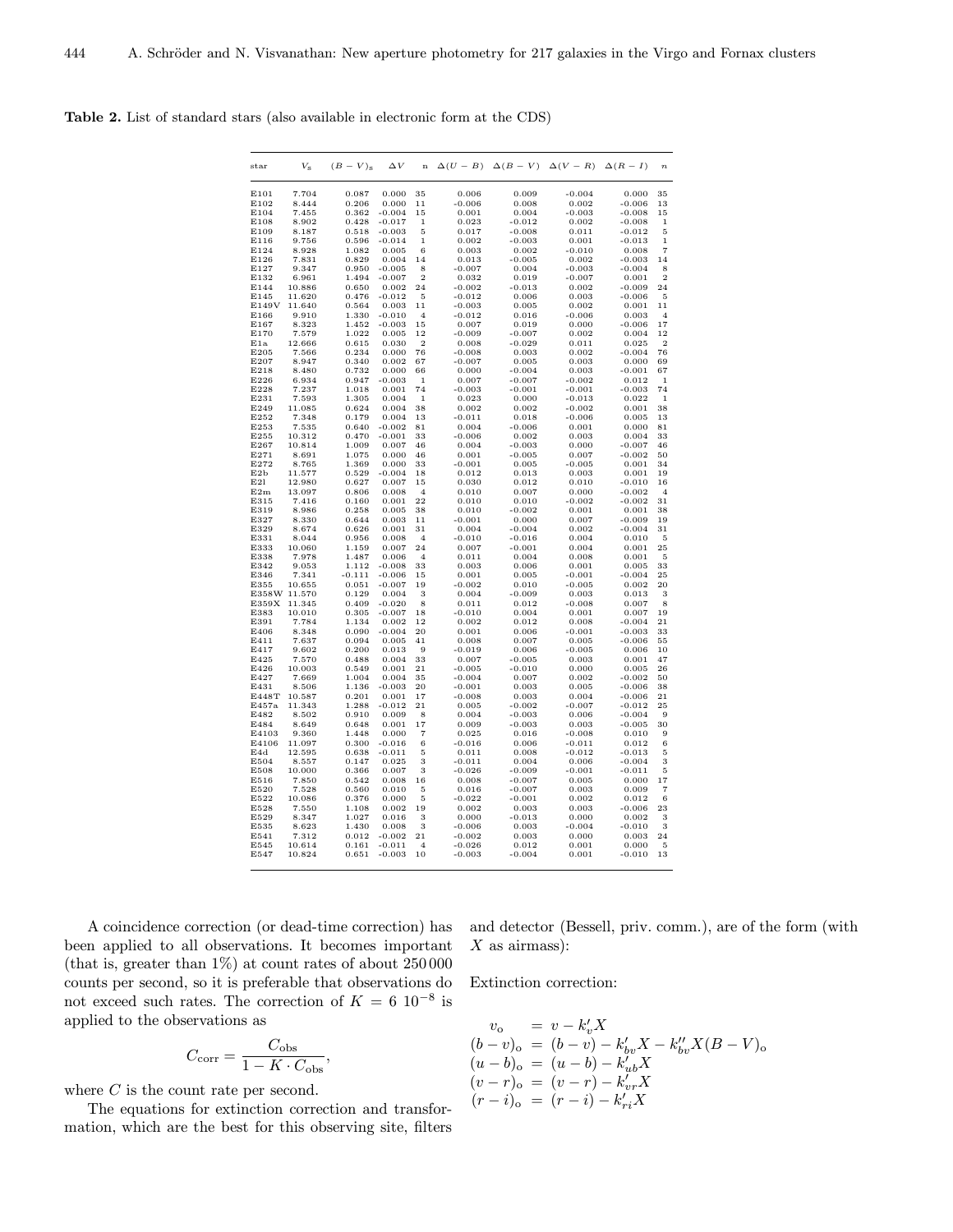# Table 2. continued

| star                              | $V_{\rm s}$      | $(B-V)_{\rm s}$ | $\Delta V$           |                      | n $\Delta(U-B)$ $\Delta(B-V)$ $\Delta(V-R)$ $\Delta(R-I)$ |                   |                      |                      | $\boldsymbol{n}$            |  |  |
|-----------------------------------|------------------|-----------------|----------------------|----------------------|-----------------------------------------------------------|-------------------|----------------------|----------------------|-----------------------------|--|--|
| E548U                             | 10.519           | 1.260           | 0.008                | $\overline{2}$       | 0.024                                                     | 0.015             | $-0.001$             | $-0.007$             | $\overline{2}$              |  |  |
| E556                              | 10.882           | 0.990           | $-0.012$             | $\mathbf Q$          | 0.006                                                     | 0.001             | $-0.003$             | 0.005                | $12\,$                      |  |  |
| E572                              | 8.940            | 0.670           | 0.017                | 3                    | 0.012                                                     | $-0.004$          | 0.000                | $-0.002$             | 3                           |  |  |
| E584                              | 7.431            | 1.280           | 0.002                | 12                   | $-0.006$                                                  | 0.015             | 0.000                | $-0.005$             | 13                          |  |  |
| E602                              | 8.089            | $-0.026$        | 0.007                | $\overline{4}$       | $-0.007$                                                  | 0.002             | $-0.001$             | 0.000                | $\overline{4}$              |  |  |
| E607                              | 8.780            | 0.119           | 0.002                | 28                   | $-0.009$                                                  | $-0.003$          | 0.003                | 0.004                | 30                          |  |  |
| E611                              | 10.102           | 0.066           | 0.002                | 14                   | $-0.027$                                                  | 0.003             | 0.000                | 0.005                | 17                          |  |  |
| E612                              | 7.888            | 0.159           | $-0.002$             | 29                   | 0.006                                                     | 0.004             | $-0.004$             | 0.003                | 30                          |  |  |
| E622                              | 8.118            | 0.568           | 0.006                | 28                   | 0.000                                                     | $-0.010$          | 0.001                | $-0.002$             | 28                          |  |  |
| E623<br>E627                      | 8.996<br>7.314   | 0.534<br>0.973  | 0.008<br>$-0.002$    | 3<br>26              | $-0.005$<br>$-0.008$                                      | $-0.005$<br>0.000 | $-0.004$<br>$-0.010$ | 0.002<br>0.012       | 5<br>27                     |  |  |
| E628                              | 7.522            | 0.939           | $-0.002$             | 14                   | $-0.001$                                                  | 0.006             | $-0.005$             | 0.008                | 15                          |  |  |
| E634                              | 10.154           | 0.815           | 0.002                | 13                   | 0.008                                                     | $-0.008$          | 0.004                | $-0.001$             | 16                          |  |  |
| E651                              | 7.355            | $-0.018$        | $-0.002$             | 10                   | $-0.001$                                                  | $-0.009$          | $-0.002$             | 0.013                | 11                          |  |  |
| E652                              | 7.206            | 0.540           | $-0.003$             | 23                   | 0.003                                                     | $-0.005$          | $-0.002$             | 0.008                | 24                          |  |  |
| E653                              | 7.089            | 0.580           | $-0.001$             | 6                    | $-0.029$                                                  | 0.007             | $-0.009$             | 0.013                | 6                           |  |  |
| E661                              | 10.150           | 1.238           | 0.020                | 8                    | 0.022                                                     | 0.014             | $-0.002$             | 0.011                | 10                          |  |  |
| E675                              | 10.002           | 1.175           | $-0.001$             | 12                   | 0.022                                                     | 0.003             | $-0.015$             | 0.017                | 15                          |  |  |
| E697                              | 8.361            | 1.198           | 0.007                | 29                   | 0.005                                                     | 0.008             | $-0.001$             | 0.005                | 31                          |  |  |
| E705                              | 8.493            | 0.108           | $-0.007$             | 9                    | 0.025                                                     | $-0.012$          | $-0.001$             | $-0.007$             | 14                          |  |  |
| E708<br>E708W                     | 10.548<br>10.548 | 0.169<br>0.169  | 0.004<br>0.032       | 11<br>$\overline{2}$ | $-0.011$<br>$-0.010$                                      | 0.006<br>$-0.015$ | $-0.001$<br>$-0.003$ | $-0.001$<br>$-0.012$ | 14<br>$\overline{2}$        |  |  |
| E723                              | 7.213            | 0.624           | 0.011                | 6                    | 0.024                                                     | 0.003             | 0.004                | 0.003                | 6                           |  |  |
| E728                              | 8.153            | 0.698           | $-0.002$             | 1.5                  | $-0.007$                                                  | $-0.008$          | 0.002                | 0.007                | 29                          |  |  |
| E732                              | 7.645            | 1.248           | $-0.001$             | $\overline{7}$       | 0.007                                                     | 0.010             | $-0.003$             | 0.006                | 15                          |  |  |
| E734                              | 8.130            | 1.144           | $-0.009$             | 15                   | $-0.003$                                                  | 0.001             | $-0.001$             | 0.007                | 29                          |  |  |
| E746                              | 7.252            | 0.088           | $-0.004$             | $\overline{7}$       | 0.008                                                     | 0.004             | $-0.004$             | 0.014                | 17                          |  |  |
| E750                              | 7.549            | $-0.056$        | $-0.009$             | $\overline{2}$       | 0.009                                                     | $-0.004$          | 0.003                | 0.010                | 10                          |  |  |
| E751                              | 8.344            | 0.130           | 0.000                | $\mathbf{1}$         | $-0.001$                                                  | 0.001             | 0.002                | 0.010                | 3                           |  |  |
| E752X                             | 10.777           | 0.024           | $-0.011$             | 12                   | 0.068                                                     | 0.003             | 0.008                | 0.002                | 15                          |  |  |
| E756                              | 10.406           | 1.125           | $-0.005$             | 10                   | $-0.015$                                                  | 0.008             | $-0.016$             | 0.014                | 12                          |  |  |
| E772<br>E793                      | 10.442<br>9.542  | 0.624<br>1.286  | $-0.009$<br>$-0.008$ | 9<br>$\,1\,$         | 0.004<br>$-0.008$                                         | $-0.002$<br>0.010 | $-0.007$<br>$-0.008$ | 0.009<br>0.025       | $12\,$<br>3                 |  |  |
| E7b                               | 10.956           | 0.612           | $-0.003$             | 5                    | $-0.040$                                                  | 0.010             | $-0.005$             | 0.002                | 5                           |  |  |
| E7m                               | 12.498           | 1.316           | 0.017                | 6                    | 0.015                                                     | 0.010             | $-0.001$             | 0.010                | 6                           |  |  |
| E847                              | 10.620           | 0.518           | 0.011                | $\mathbf 1$          | $-0.032$                                                  | $-0.001$          | $-0.009$             | 0.020                | $\mathbf 1$                 |  |  |
| E848                              | 10.707           | 0.914           | 0.014                | $\mathbf{1}$         | $-0.010$                                                  | 0.004             | $-0.009$             | 0.006                | $\mathbf{1}$                |  |  |
| E901                              | 8.056            | 0.047           | 0.003                | $\overline{2}$       | 0.009                                                     | 0.013             | 0.014                | $-0.013$             | $\overline{2}$              |  |  |
| E902                              | 10.875           | $-0.043$        | $-0.009$             | $\mathbf 1$          | 0.028                                                     | 0.000             | 0.000                | $-0.008$             | $\mathbf{1}$                |  |  |
| E904                              | 8.928            | 0.340           | $-0.007$             | $\overline{2}$       | 0.015                                                     | 0.007             | 0.002                | $-0.005$             | $\mathcal{D}$               |  |  |
| E905<br>E906                      | 7.717<br>8.891   | 0.362<br>0.302  | 0.002<br>0.000       | 3<br>3               | 0.010<br>0.011                                            | 0.001<br>0.002    | $-0.004$<br>0.000    | 0.003<br>$-0.006$    | 5<br>3                      |  |  |
| E907                              | 7.530            | 0.374           | 0.000                | 3                    | 0.001                                                     | $-0.003$          | 0.000                | 0.000                | 3                           |  |  |
| E917                              | 7.221            | 0.601           | 0.003                | $\overline{2}$       | 0.010                                                     | $-0.004$          | 0.001                | 0.001                | $\overline{2}$              |  |  |
| E922                              | 10.345           | 0.516           | $-0.006$             | 1                    | $-0.012$                                                  | $-0.012$          | $-0.012$             | 0.025                | 1                           |  |  |
| E925                              | 7.064            | 0.989           | $-0.003$             | 3                    | 0.003                                                     | 0.006             | $-0.005$             | 0.000                | 3                           |  |  |
| E926                              | 9.230            | 1.010           | 0.004                | $\mathbf 1$          | 0.005                                                     | $-0.002$          | $-0.003$             | 0.004                | $\mathbf 1$                 |  |  |
| E928                              | 10.372           | 1.060           | $-0.011$             | $\overline{2}$       | $-0.045$                                                  | $-0.015$          | $-0.016$             | $-0.002$             | $\overline{2}$              |  |  |
| E930                              | 6.849            | 1.116           | $-0.002$             | 3                    | 0.004                                                     | 0.004             | $-0.002$             | $-0.006$             | 3                           |  |  |
| E931                              | 7.249            | 1.448           | $-0.002$             | 5<br>1               | $-0.018$                                                  | 0.017             | $-0.009$             | $-0.002$             | 5                           |  |  |
| E933<br>E939                      | 8.866<br>8.704   | 1.093<br>1.554  | 0.003<br>0.014       | $\mathbf 1$          | 0.011<br>0.007                                            | 0.011<br>0.025    | 0.002<br>0.000       | $-0.013$<br>$-0.006$ | $\mathbf{1}$<br>$\mathbf 1$ |  |  |
| E941                              | 7.233            | 0.460           | $-0.002$             | 3                    | $-0.007$                                                  | $-0.001$          | 0.002                | 0.002                | 3                           |  |  |
| E945                              | 7.258            | 0.158           | $-0.005$             | 5                    | 0.000                                                     | 0.009             | $-0.004$             | 0.001                | 5                           |  |  |
| E946                              | 7.292            | 0.141           | $-0.001$             | $\overline{2}$       | 0.009                                                     | 0.005             | 0.003                | $-0.011$             | $\overline{2}$              |  |  |
| E947U                             | 10.685           | 0.591           | $-0.002$             | $\overline{2}$       | 0.015                                                     | $-0.003$          | 0.005                | $-0.023$             | $\overline{2}$              |  |  |
| E956                              | 8.341            | 1.077           | 0.002                | $\mathbf{1}$         | 0.001                                                     | $-0.003$          | 0.000                | $-0.006$             | $\mathbf{1}$                |  |  |
| E969                              | 7.770            | 0.744           | 0.001                | 3                    | $-0.002$                                                  | 0.008             | $-0.004$             | 0.000                | 3                           |  |  |
| E973                              | 6.910            | 0.068           | 0.015                | $\overline{2}$       | $-0.003$                                                  | $-0.001$          | 0.010                | $-0.003$             | $\overline{2}$              |  |  |
| E977<br>103 462                   | 7.680            | 0.429<br>0.569  | 0.023                | $\mathbf{1}$<br>84   | 0.015                                                     | $-0.017$          | 0.026                | $-0.018$<br>0.002    | $\overline{1}$<br>86        |  |  |
| 103 483                           | 10.114<br>8.353  | 0.425           | 0.002<br>$-0.002$    | 282                  | $-0.014$<br>$-0.009$                                      | 0.001<br>0.000    | 0.001<br>$-0.001$    | 0.000                | 286                         |  |  |
| 104 337                           | 11.211           | 0.784           | $-0.005$             | 107                  | $-0.003$                                                  | $-0.004$          | $-0.001$             | $-0.004$             | 113                         |  |  |
| 104 461                           | 9.706            | 0.484           | 0.002                | 406                  | 0.007                                                     | $-0.003$          | 0.000                | 0.001                | 416                         |  |  |
| 104 598                           | 11.480           | 1.123           | 0.005                | 18                   | $-0.111$                                                  | $-0.002$          | 0.000                | 0.005                | 19                          |  |  |
| 105 28                            | 8.354            | 1.050           | $-0.003$             | 199                  | $-0.004$                                                  | $-0.001$          | $-0.001$             | $-0.001$             | 199                         |  |  |
| 105 448                           | 9.174            | 0.248           | $-0.004$             | $\overline{4}$       | $-0.008$                                                  | $-0.001$          | $-0.014$             | 0.012                | 5                           |  |  |
| 105 663                           | 8.766            | 0.346           | 0.000                | 68                   | $-0.011$                                                  | $-0.006$          | $-0.004$             | 0.000                | 68                          |  |  |
| 105 815                           | 11.450           | 0.393           | 0.001                | 80                   | 0.018                                                     | $-0.004$          | 0.004                | $-0.007$             | 86                          |  |  |
| BD 5 2529                         | 9.585            | 1.262           | $-0.010$             | 14                   | 0.002                                                     | $-0.003$          | $-0.002$             | 0.001                | 16                          |  |  |
| HD118246                          | 8.054            | $-0.149$        | $-0.014$             | $\mathbf{1}$         | $-0.048$                                                  | $-0.004$          | $-0.012$             | 0.002                | $\mathbf{1}$                |  |  |
| stars observed with the S20 tube: |                  |                 |                      |                      |                                                           |                   |                      |                      |                             |  |  |
| 103 483<br>104 461                | 8.353<br>9.706   | 0.425<br>0.484  | 0.027<br>$-0.033$    | $1\,1$<br>17         | $-0.033$<br>0.031                                         | $-0.005$<br>0.007 | 0.000<br>$-0.003$    | 0.021<br>$-0.024$    | 11<br>17                    |  |  |
| 105 28                            | 8.354            | 1.050           | 0.014                | 17                   | $-0.006$                                                  | $-0.003$          | 0.007                | 0.011                | 17                          |  |  |
| 105 663                           | 8.766            | 0.346           | 0.005                | 8                    | $-0.005$                                                  | $-0.004$          | $-0.008$             | $-0.006$             | 8                           |  |  |
|                                   |                  |                 |                      |                      |                                                           |                   |                      |                      |                             |  |  |

## Transformation:

 $V_o$  =  $A_0 + v_o + B_0(b - v)_o$  $(U - B)_{o} = A_1 + (u - b)_{o} + B_1(b - v)_{o}$  $(B - V)_{o} = A_2 + B_2(b - v)_{o}$  $(V - R)_{o} = A_3 + B_3(v - r)_{o}$  $(R - I)_{o} = A_4 + B_4(r - i)_{o}$ 

In this notation small letters stand for the data in the natural system, that is, data without any correction except an approximate zero point, which is the same for all telescopes and nights; an index 'o' denotes extinction corrected values, and capital letters were used for data transformed into the standard system.

Different reduction procedures are described in the literature (e.g., Hardie 1962; Harris et al. 1981). We have used a combination of these, reducing the data in an iterative way and using all the stars from one night together.

We always worked with the residuals with respect to the standard system. We excluded 'bad' stars with large deviations, for example, stars affected by clouds or bad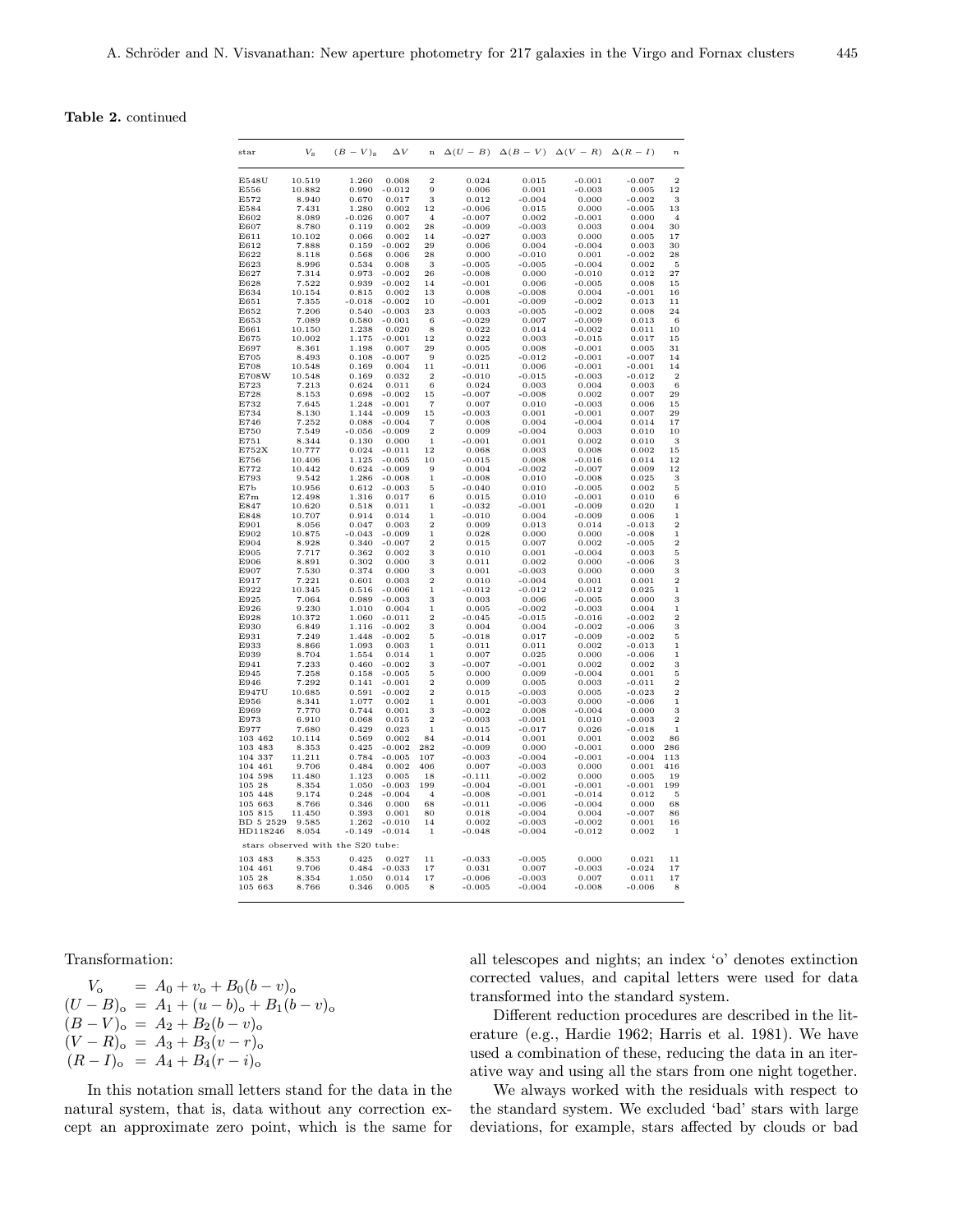seeing, or stars with uncertain standard values. The nights of an observing season were divided into runs. A run is a row of successive nights, often at different telescopes, and separated from the next run by the nights around full moon. It consisted typically of 4−20 nights. If a run had only one useful night we added it to the following or the previous run.

First we determined the extinction coefficients using all stars of one night. We corrected the data for extinction with a median value that was taken of all nights in a run. Then we determined a zero point for each night separately and used all stars of one observing season to derive the transformation coefficients. In the second iteration we applied the transformation correction to the uncorrected data and determined again the extinction coefficient. The following transformation corrections showed little difference to the first set, so a third iteration gave no further improvement.

### 4.1. Extinction

We decided to use all stars of one night to determine the extinction correction, contrary to other methods where each star with measurements at different airmass is considered separately (see Hardie 1962). Our method is less time consuming since we already got a good extinction coefficient after half an hour of observing time. The scatter in the data due to other corrections is largely removed in the iterative process.

The resulting extinction coefficients showed that for photometric nights the repeatability was good. No change in extinction coefficients with position in the sky could be found. We have therefore taken the median extinction coefficient of a run and only excluded nights where the stars covered a small range in airmass ( $X_{\text{max}} \lesssim 1.4$ ). This way an extinction correction for every night could be obtained, and errors caused by large deviations avoided. We preferred the mean value if only a couple of good nights of one run were available.

A second order extinction coefficient, depending on colour, had to be determined for  $(b - v)$ . We derived this coefficient using a linear regression after applying the first order extinction correction. Again we determined the median value for each run.

No differences in the extinction coefficients between the nights using the S20 tube and the following nights, observed again with the GaAs tube, could be found, as expected, so we could take the median values for the whole run as usual.

The night-to-night and year-to-year variations of the extinction coefficients in the V-band and the colours are shown in Fig. 2, where the extinction coefficients are plotted versus Julian Date. The observations began on 14 Oct. 1990 (J.D.  $= 2448178$ ), and the last observing day was 22 Jun. 1993 (J.D.  $= 2449160$ ). The errors are those derived from the linear regression. Nights with insufficient data (i.e., not used for the median value) are not shown. The median extinction coefficient for each run is listed in Table 3 together with the median over all good nights of each of the three observing seasons. For comparison the average site values for Siding Spring Observatory are also given (Bessell 1990, priv. comm.).

The increase in the extinction coefficient in V between 1991 and 1992 is clearly caused by the eruption of Mt. Pinatubo in the Philippines during June 1991 (for details see Bernard et al. 1991). In 1993 the extinction was still higher than in 1991, though comparable with the site value. Grothues & Gochermann (1992) found similar results in their observations made at La Silla in Chile between 1990 and 1992. The increase in extinction is almost wavelength independent, though we found a slight increase towards longer wavelengths. Comparing the first and second observing season gives  $\Delta k_u = 0.06 \text{mag/AM}, \Delta k_b =$  $0.08 \,\text{mag/AM}, \Delta k_v = 0.08 \,\text{mag/AM}, \Delta k_r = 0.09 \,\text{mag/AM},$ and  $\Delta k_i = 0.10 \,\text{mag/AM}$  (where AM denotes the airmass). A comparison of the first and third observing season still shows a mean increase in extinction of about 0.05 mag/AM: 0.04, 0.05, 0.05, 0.06 and 0.07 mag/AM in  $U, B, V, R$  and I, respectively.

This shows the importance of measuring individual extinction coefficients, even two years after such an eruption. Also, the differences of the first, unaffected, observing season to the site values show the advantage of measured extinction coefficients. Beside the rather big difference in  $k'_v$ , the second extinction coefficient for  $B - V$ ,  $k_{bv}''$ , is clearly positive throughout our observations, though very small, while the site value is negative. There are also occasional strong variations in the extinction, for instance in Oct. '90 and in Dec. '91 (at J.D.  $\sim$ 2448180 and  $\sim$ 2448590), that have to be taken into account (cf. Burki et al. 1995).

As an example, the difference in using the median value for the 1st observing season and the site value in V would be  $\Delta V = -0.05$  mag for an airmass of 1.0 (the site value gives brighter magnitudes) and  $\Delta V = -0.08$  mag for an airmass of 1.8; for the colour  $B - V$  the difference would be  $\Delta(B-V) = -0.05$  mag for an airmass of 1.0 and  $\Delta(B - V) = -0.09$  mag for an airmass of 1.8.

# 4.2. Transformation

To derive the transformation corrections we plotted the residuals of all for extinction and zero point corrected stars from one observing season, regardless of the telescope used, as a function of standard values. We found no differences in the distribution of the residuals when we plotted them for each telescope separately.

With roughly 1000 data points per observing season the transformation to the standard system is well determined. Figure 3 shows the transformation for each observing season for the GaAs and the S20 tube. Galaxy measurements are in the range of  $0.05 < B - V < 1.20$ ,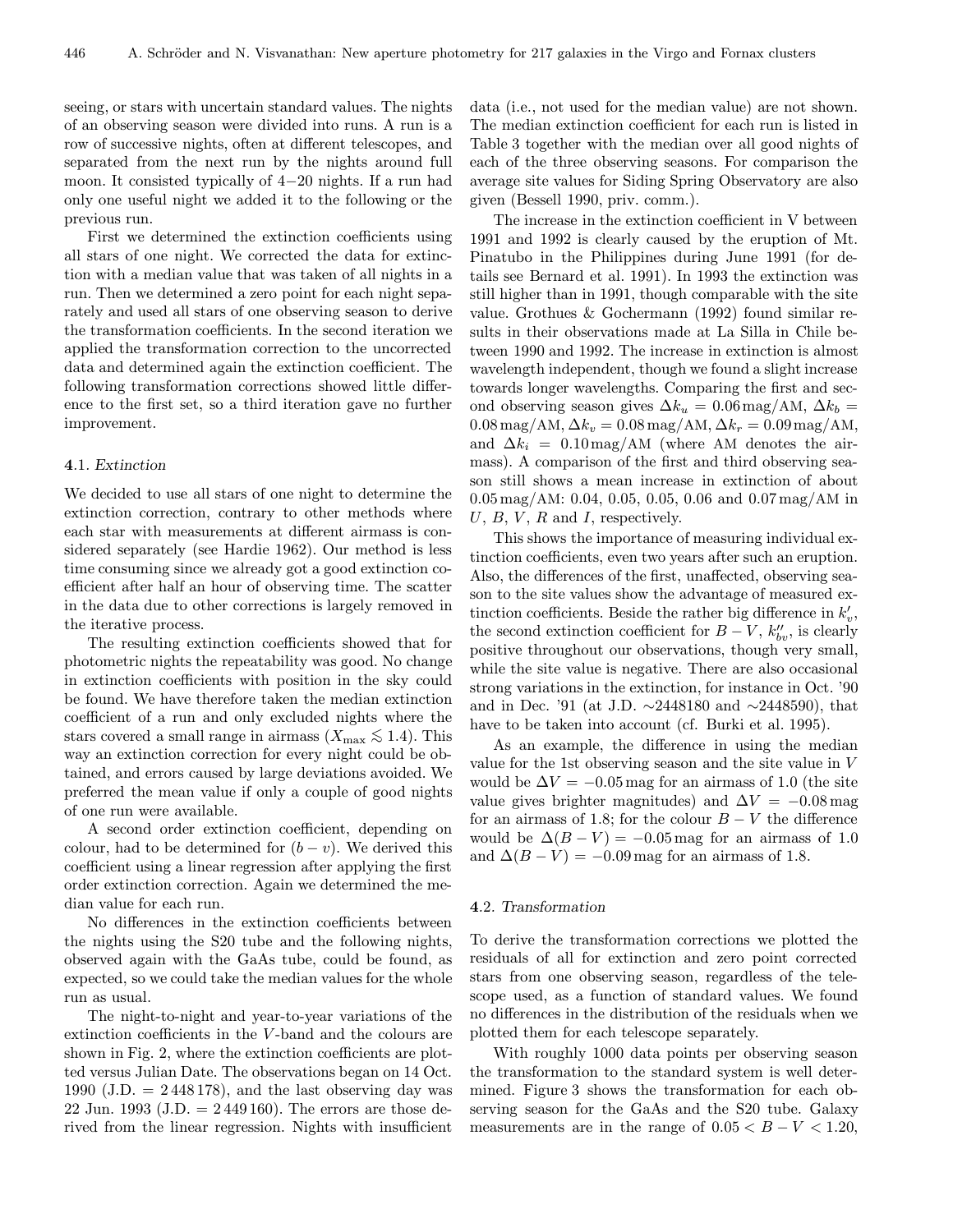| Run                         | $k_v'$         | $k'_{u-b}$     | $k'_{b-v}$     | $k_{b-v}''$    | $k'_{v-r}$     | $k'_{r-i}$     |
|-----------------------------|----------------|----------------|----------------|----------------|----------------|----------------|
| $Oct$ '90                   | 0.218          | 3              | 3              | $\overline{2}$ | 3              | 0.037          |
|                             | -17            | 0.274          | 0.109          | 0.002          | 0.049          | 9              |
| Nov '90                     | 0.141          | 0.236          | 0.107          | 0.019          | 0.041          | 0.036          |
|                             | 5              | 7              | 4              | 5              | 8              | 1              |
| Dec '90                     | 0.127          | 0.260          | 0.104          | 3              | 7              | 5              |
|                             | 6              | 5              | 9              | 0.011          | 0.046          | 0.057          |
| $\text{Feb}$ '91            | 0.142          | 0.258          | 0.156          | 5              | 0.046          | $\overline{4}$ |
|                             | 12             | 4              | 10             | 0.006          | 5              | 0.041          |
| $Mar$ '91                   | 0.126          | 0.258          | 0.117          | 0.013          | 0.041          | 5              |
|                             | 9              | 6              | 5              | 1              | 5              | 0.040          |
| Apr '91                     | 0.129          | 3              | 0.127          | 3              | 0.040          | 0.048          |
|                             | 6              | 0.243          | 6              | 0.006          | 4              | $\overline{4}$ |
| 1. obs. season              | 0.135          | 3              | 0.118          | 0.009          | 0.045          | $\overline{2}$ |
|                             | 6              | 0.257          | $\overline{4}$ | $\mathbf{1}$   | $\mathbf{2}$   | 0.041          |
| Dec/Jan 91/92               | 0.277          | 0.250          | 0.121          | 3              | 0.042          | 6              |
|                             | 27             | 6              | 5              | 0.001          | $\overline{4}$ | 0.050          |
| Feb/Mar $'92$               | 0.210          | 3              | 3              | 0.004          | 3              | 3              |
|                             | $\overline{4}$ | 0.233          | 0.119          | $\mathbf{1}$   | 0.041          | 0.036          |
| $\text{Mar}/\text{Apr}$ '92 | 0.196          | 0.241          | 0.116          | 0.002          | 0.036          | 0.030          |
|                             | 6              | 4              | $\overline{2}$ | $\overline{2}$ | 3              | $\overline{0}$ |
| Apr/May $'92$               | 0.228          | 0.240          | 3              | 0.005          | 0.039          | 0.043          |
|                             | 5              | 7              | 0.114          | 4              | 4              | 4              |
| May/Jun '92                 | 0.224          | $\mathbf{2}$   | 0.115          | 6              | 0.044          | 9              |
|                             | 9              | 0.245          |                | 0.003          | 13             | 0.044          |
| 2. obs. season              | 0.218          | 3              | $\mathbf{2}$   | 0.004          | 0.039          | $\overline{2}$ |
|                             | $\overline{4}$ | 0.238          | 0.117          | $\mathbf{1}$   | $\overline{2}$ | 0.035          |
| Feb '93                     | 3              | 0.237          | 0.114          | 0.003          | 3              | 3              |
|                             | 0.187          | 4              | $\overline{4}$ | $\overline{2}$ | 0.034          | 0.033          |
| Mar '93                     | $\overline{2}$ | 0.252          | 0.116          | 3              | 3              | 0.035          |
|                             | 0.197          | 6              | 6              | 0.005          | 0.039          | 4              |
| Apr '93                     | 0.182          | 0.258          | 3              | 0.010          | 3              | $\overline{2}$ |
|                             | 5              | $\mathbf 2$    | 0.110          | $\mathbf{1}$   | 0.045          | 0.031          |
| May '93                     | 0.184          | 0.247          | 5              | 0.001          | 0.042          | 5              |
|                             | 4              | 4              | 0.113          | 1              | $\mathbf{1}$   | 0.028          |
| Jun '93                     | 0.189          | 0.237          | 0.114          | 0.010          | 0.036          | 7              |
|                             | 16             | 10             | 17             | 5              | $\overline{2}$ | 0.041          |
| 3. obs. season              | 0.187          | 0.248          | 0.113          | 0.006          | 0.039          | $\mathbf{1}$   |
|                             | $\overline{2}$ | $\overline{2}$ | $\overline{2}$ | $\mathbf{1}$   | $\mathbf{1}$   | 0.032          |
| site values                 | 0.18           | 0.28           | 0.13           | $-0.03$        | 0.030          | 0.035          |

Table 3. Median extinction coefficients for each run and observing season and the site values. The second number in each column is the error in units of  $10^{-3}$ mag

 $-0.05 < V - R < 0.85$  and  $-0.10 < R - I < 0.90$ ; the limits are indicated as dashed lines in the plots.

Since we only observed about 20 different standard stars on the three nights with the S20 tube, the transformation for this tube is less accurate. Furthermore, the zero point shifted considerably when the telescope was moved over the sky. However, this shift only became obvious when the telescope was moved a large amount, so within one standard star region and within each cluster the shift was negligible. This was also the case when following the equatorial standard stars near Virgo slowly during the night (see also Fig. 4). Nevertheless, this caused a problem when determining the transformation, since we had to use a different zero point for each E-region separately.

While a linear regression was sufficient for the transformation of  $v_0$ ,  $(b-v)_0$ ,  $(v-r)_0$  and  $(r-i)_0$  to the standard system it was necessary to use a 5th order polynomial for the transformation of  $(u - b)$ <sub>o</sub>. A 3rd order polynomial would not fit the slope for  $(B - V)_{s} < 0$  correctly, which is well determined in the third observing season. The few data points obtained with the S20 tube are sufficiently fitted with a 3rd order polynomial.

We excluded the following stars for the  $U - B$  reduction, since their standard values  $(U - B)$ <sub>s</sub> are considerably different to our observations: star 104 598 (large error in standard value), E752X (very blue and rather faint, in a crowded region) and E928 (faint, observed with 0.6 m telescope).

The transformation coefficients for each observing run are shown in Table 4, where the coefficients  $B_0$  to  $B_4$  are explained at the beginning of this section.  $C_1$  to  $F_1$  are coefficients of terms in  $B-V$  of higher orders. The changes from one observing season to the next are only small, but there is a clear tendency. This can be an effect of the decreasing efficiency of the GaAs tube (10−15%), which had been noticed during the observing time, combined with other effects like degrading transmission of the Ufilter and changing reflectivity of the mirrors. Aside from this long term effect the system was very stable.

The transformation coefficients for the S20 tube were distinctly different and larger than the ones used for the GaAs tube.

#### 4.3. Zero point

The residuals of the stars of each night, after correcting for extinction and transformation, were plotted versus time to check for a change in zero point. Often a slight temporal variation was noticeable in the data, especially at those telescopes with polar mounting  $(0.6 \text{ m and } 1.0 \text{ m})$ . This could have been caused by large and fast movements of the telescope (e.g., from the zenith to an airmass of 2.0) and with it by a movement of the detector (which means that the melting dry ice inside shifted) and by a change in temperature (see Menzies 1986).

The change in zero point was often small enough  $(\leq 0.1 \,\text{mag})$  and could be easily corrected as time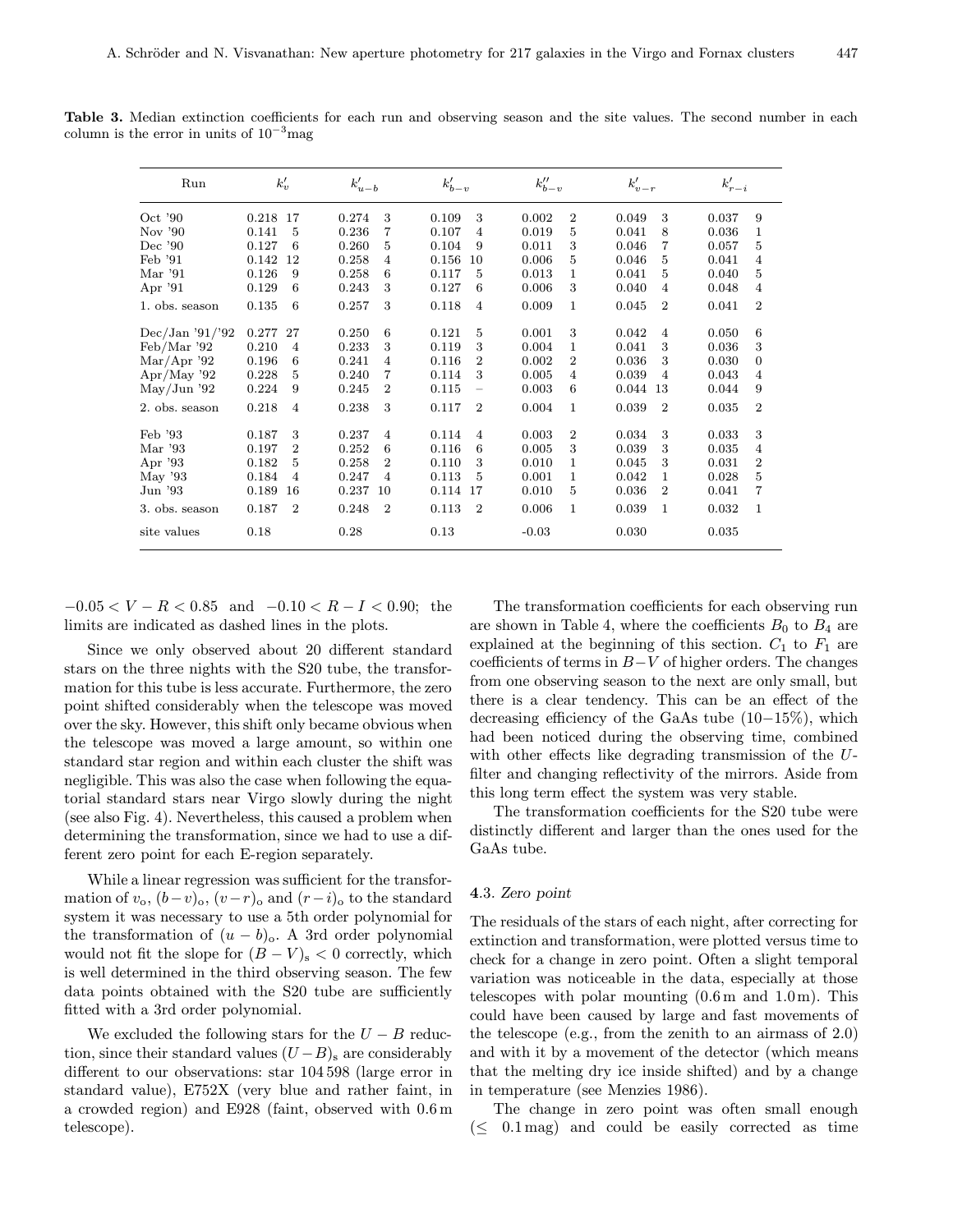

Fig. 2. Extinction coefficients of all three observing seasons

dependent since the standard stars were lying close to the galaxies and since there were no large telescope movements between the objects to be observed. Also, no clear dependence on any other parameter, such as position in the sky, could be found, except for three successive nights at the 1 m telescope, where a slight correction for azimuth was necessary. (It has to be noted that since the objects were at nearly the same position – in R.A. and dec – a dependence on time also implies a dependence on the location in the sky – altitude and azimuth – and vice versa). The three or four equatorial standard stars, which covered almost two hours in right ascension, showed no bigger scatter in their observations at a certain time than stars of one E-region.

In Fig. 4 the residuals of three different nights are plotted versus local time. E-region stars and equatorial stars are indicated by open circles and crosses, respectively. The first example is the night of 24 Mar. 91 at the 2.3 m telescope. The scatter for each group of stars is very small and no time correction was needed. The second example is the night of 14 Mar. 92 at the 1 m telescope. The correction for Fornax (E-region stars) and Virgo (equatorial stars) is shown. Successive nights at the same telescope can show similar patterns; in addition, there are variations of these two examples, some of them with a slightly non-linear time dependence.

The third example shows the night of 17 May 93 at the 1 m telescope when we used the S20 tube. The scatter for each group of observations is larger than when using the GaAs tube, and there is a considerable change in zero point between the E-region and the equatorial stars, as well as between the five stars of the E6-region and those of the E7-region (E4 and E5 had been observed in the beginning of the night, and E6 and E7 in the end).

The colours showed no or only little variation in the zero point.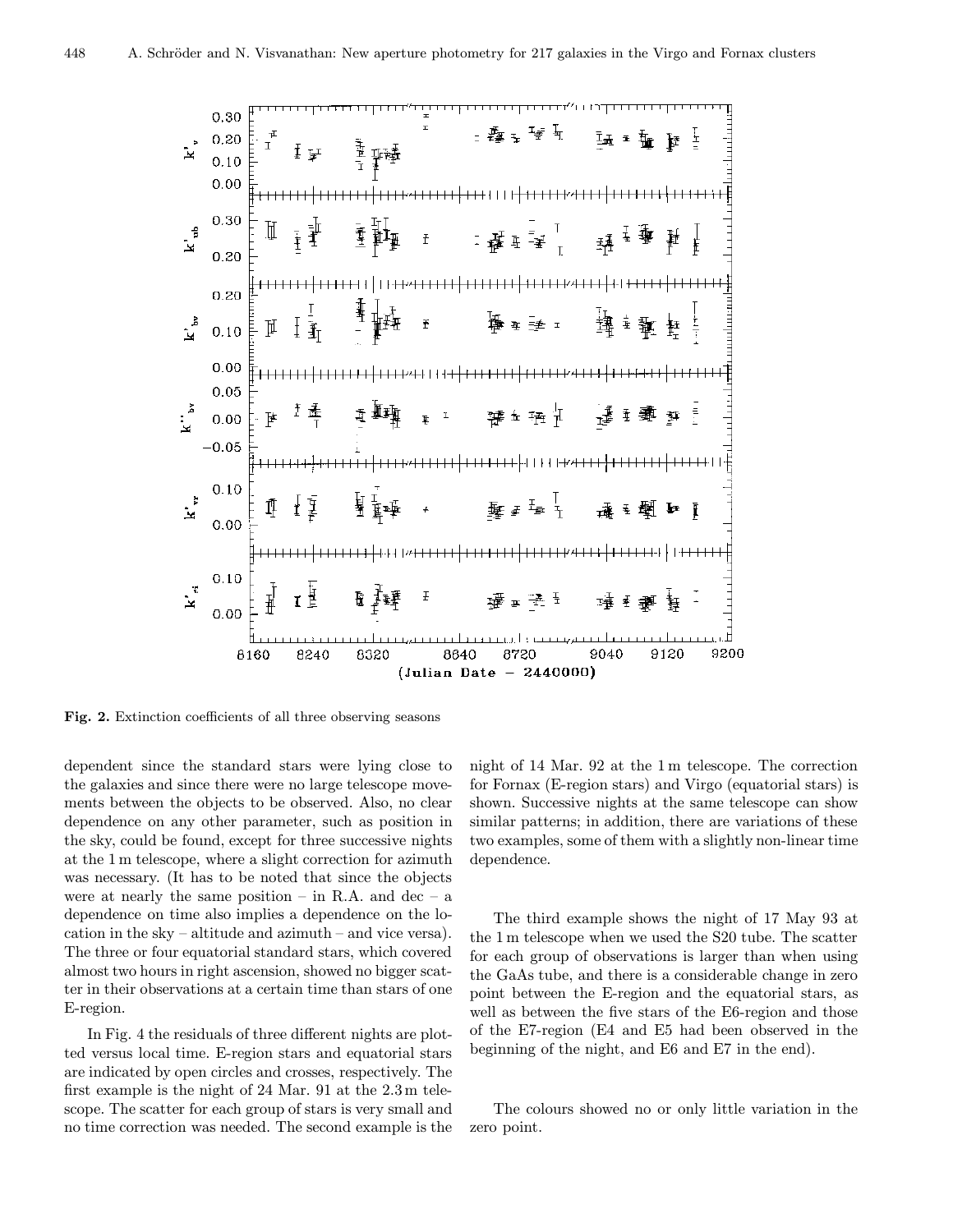

Fig. 3. Transformation of the standard stars for all three observing seasons and for the S20 tube separately. Galaxy measurements are lying in the range indicated by the dashed lines

## 5. Results

The scatter of the final residuals in the V magnitudes and all colours are between 0.011 mag and 0.016 mag. A remaining dependence of the residuals on airmass and standard values is negligible for the program galaxies.

Table 5 (available in electronic form) lists the aperture photometry of all observed galaxies. The columns are as follows:

Columns  $(1)$  and  $(2)$ : The number of the galaxy in the respective catalogue (VCC and FCC) and one alternative name of the galaxy: NGC, IC, ESO, UGC or other identifications, in this order of preference.

Columns (3) and (4): Right ascension and declination (epoch 1950.0).

Column (5): The morphological type of the galaxy from VCC or FCC. For those galaxies that are in neither of the catalogues the types from RC3 were used.

Column (6): Aperture size in units of arcseconds.

Column (7): The logarithm of the aperture in units of 0.1 arcminute.

 $Column (8):$  The total integration time in units of rotations of the filter wheel: one rotation corresponds to 4.418, 0.940, 0.752, 0.752 and 1.128s for the  $U, B, V, R$  and  $I$ filter, respectively.

Columns  $(9)-(13)$ : The B-magnitudes and colours. A colon indicates a signal-to-noise error of 0.10 mag and more; brackets are used for data that has been excluded from further data reduction for various reasons, such as a) too low exposure times, b) exceptionally high sky counts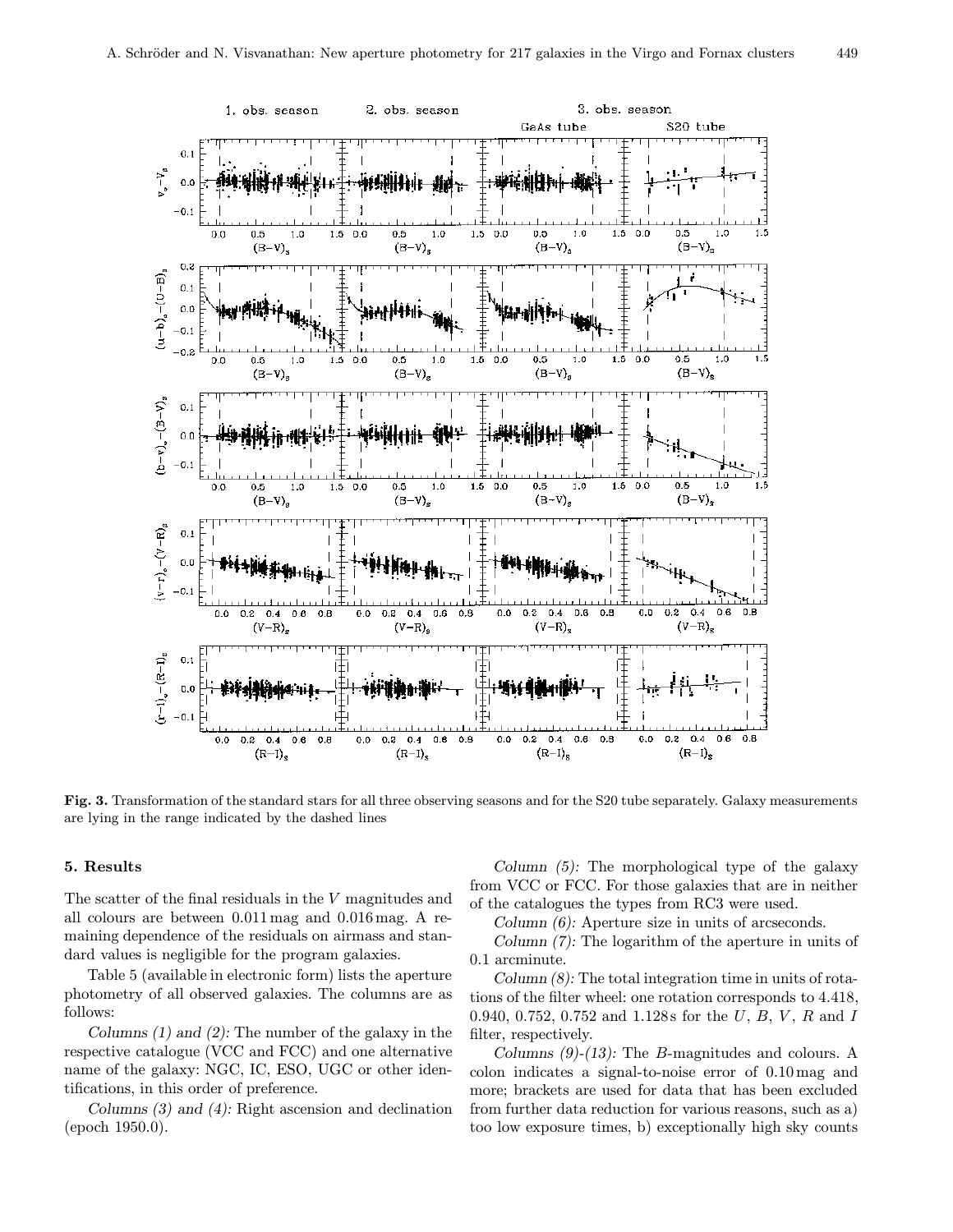| Observing season                                          | V                 | $U - B$                            |          |                |                                                |          | $B-V$          | $V-R$          | $R-I$          |
|-----------------------------------------------------------|-------------------|------------------------------------|----------|----------------|------------------------------------------------|----------|----------------|----------------|----------------|
|                                                           | $B_0$             | $B_1$                              | $C_1$    | $D_1$          | $E_1$                                          | $_{F_1}$ | В2             | $B_3$          | $B_4$          |
| 1. obs. season $('90/'91)$<br>2. obs. season $('91/'92)$  | 0.010<br>0.008    | $0.269 - 1.312$<br>$0.281 - 1.149$ |          |                | $2.115 - 1.337$ 0.306<br>$1.597 - 0.805 0.124$ |          | 1.003<br>0.998 | 1.058<br>1.058 | 1.011<br>1.005 |
| 3. obs. season $('93)$ :<br>$GaAs - tube$<br>$S20 - tube$ | 0.004<br>$-0.026$ | 0.329<br>$-0.491$                  | $-1.370$ | $0.537 -0.155$ | $2.118 - 1.295 0.277$                          |          | 0.996<br>1.095 | 1.066<br>1.178 | 1.000<br>0.971 |

Table 4. The transformation coefficients for each observing season and for the last season separately for the GaAs tube and the S20 tube

(i.e., a large aperture), c) a bright star in the aperture was not measured or light from a star scattered into or out of the aperture, d) the aperture was not centered accurately, e) error too high. Sometimes only one or two passbands were affected. All data in brackets should be rejected.

Column (14): A note indicates if a star (or more than one star) was included in and subtracted from the aperture, and if the aperture was observed with the S20 tube. Brackets around S20 indicate an aperture that was partly observed with the S20 and with the GaAs tube. Two



**Fig. 4.** Zero point variations in  $V$  for a typical night at the 2.3 m telescope on 24 Mar. 91 (upper panel), and at the 1 m telescope with the GaAs tube on 14 Mar. 92 (middle panel). The lower panel shows the same for one of the three nights at the 1 m telescope with the S20 tube (17 May 93)

galaxies, which were observed with both the S20 and the GaAs tube, do not show any difference in the observations. Also, the three nights are in good agreement with each other, and the resulting data agree well with the literature.

The errors of the magnitudes are calculated from the signal-to-noise ratio. They are usually smaller than 0.04 mag with bright observations having smaller errors than fainter ones, as expected (cf. Schröder 1995).

The data of 104 galaxies are in very good agreement within the errors with data from the catalogue by Longo & de Vaucouleurs (1983). A more detailed comparison with data in the literature will be shown in the following paper  $(Schröder 1996)$  where the total magnitudes and colours will be derived.

Judging from the FCC the observed sample of spiral galaxies in Fornax is complete for inclinations larger than  $40^{\circ}$  and  $m_B < 15.5$  mag, including S0 galaxies with observed line widths  $(n = 34)$ . In addition there are 12 galaxies with smaller inclinations, fainter magnitudes, or being lenticular or irregular galaxies.

In Virgo the observed sample of spiral galaxies is complete for inclinations larger than 45° and  $m_B < 14.0$  mag  $(n = 90)$  except for one interacting galaxy pair  $(V_1 1673)$ and V 1676), which is difficult to separate in photometry as well as line width measurement. Of 55 spiral galaxies in the range  $14.0 \,\text{mag} < m_B < 15.0 \,\text{mag}$  three late type spirals are missing, with the brightest of it having no line width measurement. Furthermore nine late type spirals and one Sa (without line width measurement) with  $m_B > 15.0$  have not been observed.

All S0 galaxies with line width measurements have been observed except for one bright galaxy (V 801) and three galaxies fainter than  $m_B = 14.8$  ( $n = 13$ ). Additionally seven galaxies that are amorphous or have inclinations smaller than  $45^{\circ}$  and one spiral galaxy that is not in the VCC (NGC 4651, numbered as V A in Table 5) have been observed.

# 6. Summary

We give a catalogue of multi-aperture data in the five passbands UBV RI for 171 and 46 galaxies in the Virgo and Fornax clusters, respectively, obtained between 1990 and 1993. For the reduction of the data we obtained more than 3000 standard star observations. The resulting extinction coefficients show a raise of about 0.08 mag/AM between the first half year of 1991 and 1992 caused by the eruption